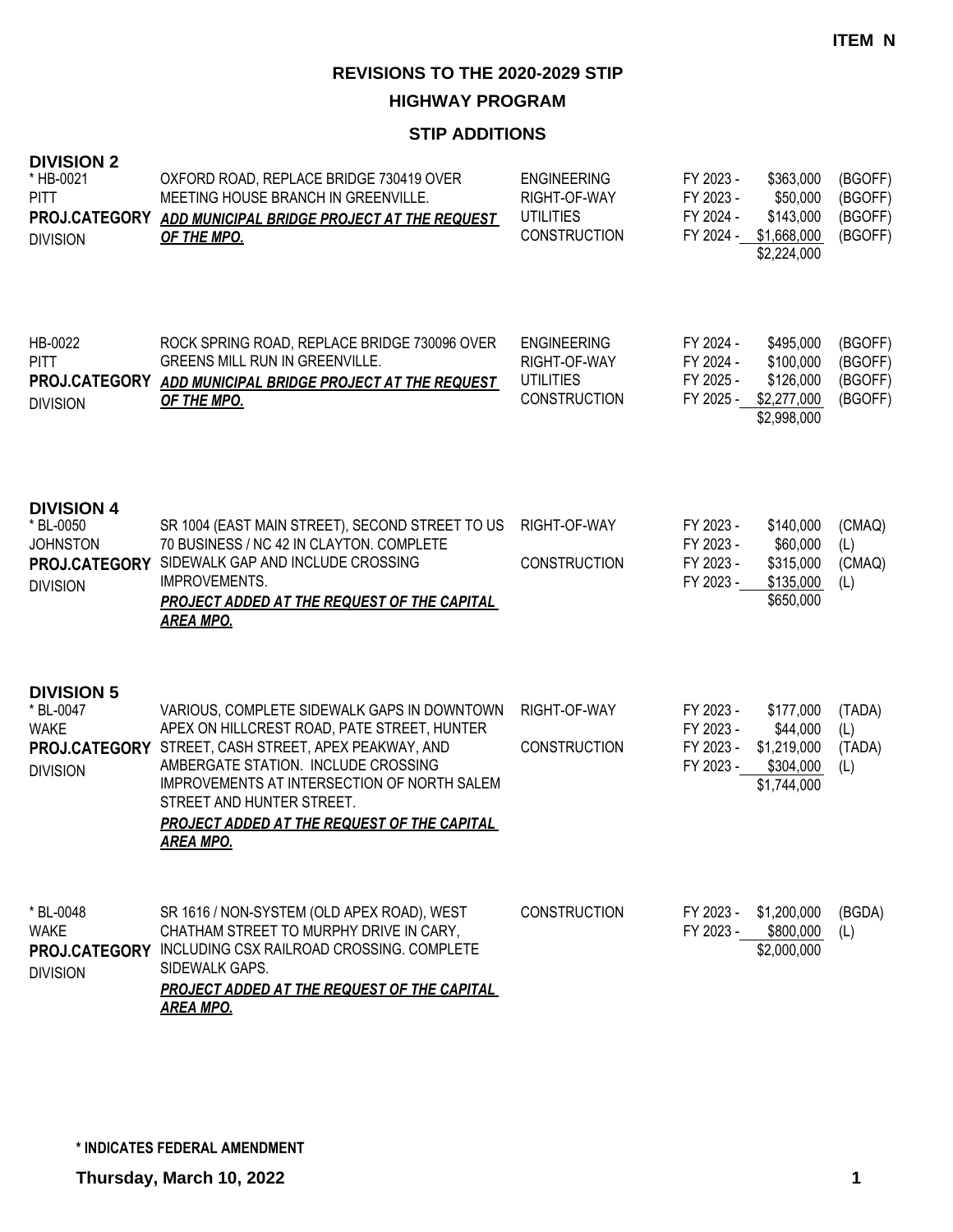**HIGHWAY PROGRAM**

#### **STIP ADDITIONS**

| <b>DIVISION 5</b><br>* BL-0049<br><b>WAKE</b><br><b>DIVISION</b> | SR 1632 (LOUIS STEPHENS DRIVE), DELARONDE LANE<br>IN CARY TO GRAY MARBLE ROAD IN MORRISVILLE,<br>PROJ.CATEGORY AND NORTHEAST CORNER OF LOUIS STEPHENS<br>DRIVE AND SR 1635 (MCCRIMMON PARKWAY).<br>COMPLETE SIDEWALK GAPS.<br><b>PROJECT ADDED AT THE REQUEST OF THE CAPITAL</b><br><b>AREA MPO.</b> | <b>CONSTRUCTION</b>                                       | FY 2023 -<br>FY 2023 -                                                     | \$385,000<br>\$165,000<br>\$550,000                                                       | (CMAQ)<br>(L)                                   |
|------------------------------------------------------------------|------------------------------------------------------------------------------------------------------------------------------------------------------------------------------------------------------------------------------------------------------------------------------------------------------|-----------------------------------------------------------|----------------------------------------------------------------------------|-------------------------------------------------------------------------------------------|-------------------------------------------------|
| * BL-0051<br><b>WAKE</b><br><b>DIVISION</b>                      | SR 1379 (PENNY ROAD), EAST OF ENTRANCE FOR OAK<br>GROVE ELEMENTARY SCHOOL TO SR 4720 (LOCH<br>PROJ.CATEGORY HIGHLANDS DRIVE) IN CARY. COMPLETE SIDEWALK<br>GAPS.<br>PROJECT ADDED AT THE REQUEST OF THE CAPITAL<br><b>AREA MPO.</b>                                                                  | <b>ENGINEERING</b><br>RIGHT-OF-WAY<br><b>CONSTRUCTION</b> | FY 2023 -<br>FY 2023 -<br>FY 2023 -<br>FY 2023 -<br>FY 2023 -<br>FY 2023 - | \$39,000<br>\$11,000<br>\$39,000<br>\$11,000<br>\$273,000<br>\$77,000<br>\$450,000        | (CMAQ)<br>(L)<br>(CMAQ)<br>(L)<br>(CMAQ)<br>(L) |
| * BL-0052<br><b>WAKE</b><br><b>DIVISION</b>                      | SR 6107 (NORTH MAIN STREET), TRELLIS POINTE<br>DRIVE TO ARBOR CREEK DRIVE IN HOLLY SPRINGS.<br>PROJ.CATEGORY COMPLETE SIDEWALK GAPS.<br>PROJECT ADDED AT THE REQUEST OF THE CAPITAL<br><b>AREA MPO.</b>                                                                                              | <b>ENGINEERING</b><br>RIGHT-OF-WAY<br><b>CONSTRUCTION</b> | FY 2023 -<br>FY 2023 -<br>FY 2023 -<br>FY 2023 -<br>FY 2023 -<br>FY 2023 - | \$60,000<br>\$15,000<br>\$200,000<br>\$50,000<br>\$400,000<br>\$100,000<br>\$825,000      | (CMAQ)<br>(L)<br>(CMAQ)<br>(L)<br>(CMAQ)<br>(L) |
| * BL-0053<br><b>FRANKLIN</b><br><b>DIVISION</b>                  | FRANKLIN COUNTY RAILS TO TRAILS, DOWNTOWN<br>FRAKLINTON TRAIN DEPOT TO SR 1003 (PERRY'S<br>PROJ.CATEGORY CHAPEL ROAD) USING ABANDONED RAIL CORRIDOR IN<br>FRANKLINTON. CONSTRUCT GREENWAY.<br>PROJECT ADDED AT THE REQUEST OF THE CAPITAL<br><b>AREA MPO.</b>                                        | <b>ENGINEERING</b><br>RIGHT-OF-WAY<br><b>CONSTRUCTION</b> | FY 2023 -<br>FY 2023 -<br>FY 2023 -<br>FY 2023 -<br>FY 2023 -<br>FY 2023 - | \$480,000<br>\$120,000<br>\$96,000<br>\$24,000<br>\$2,400,000<br>\$600,000<br>\$3,720,000 | (CMAQ)<br>(L)<br>(CMAQ)<br>(L)<br>(CMAQ)<br>(L) |
| * BL-0054<br><b>WAKE</b><br><b>DIVISION</b>                      | SR 2768 (SOUTHEAST JUDD PARKWAY), SOUTH OF<br>LOGAN MEADOW COURT TO NORTH OF OLDWYCK<br>PROJ.CATEGORY DRIVE IN FUQUAY-VARINA. COMPLETE SIDEWALK<br>GAPS.<br><b>PROJECT ADDED AT THE REQUEST OF THE CAPITAL</b><br><b>AREA MPO.</b>                                                                   | <b>ENGINEERING</b><br>RIGHT-OF-WAY<br><b>CONSTRUCTION</b> | FY 2023 -<br>FY 2023 -<br>FY 2023 -<br>FY 2023 -<br>FY 2023 -<br>FY 2023 - | \$47,000<br>\$12,000<br>\$40,000<br>\$10,000<br>\$492,000<br>\$123,000<br>\$724,000       | (BGDA)<br>(L)<br>(BGDA)<br>(L)<br>(BGDA)<br>(L) |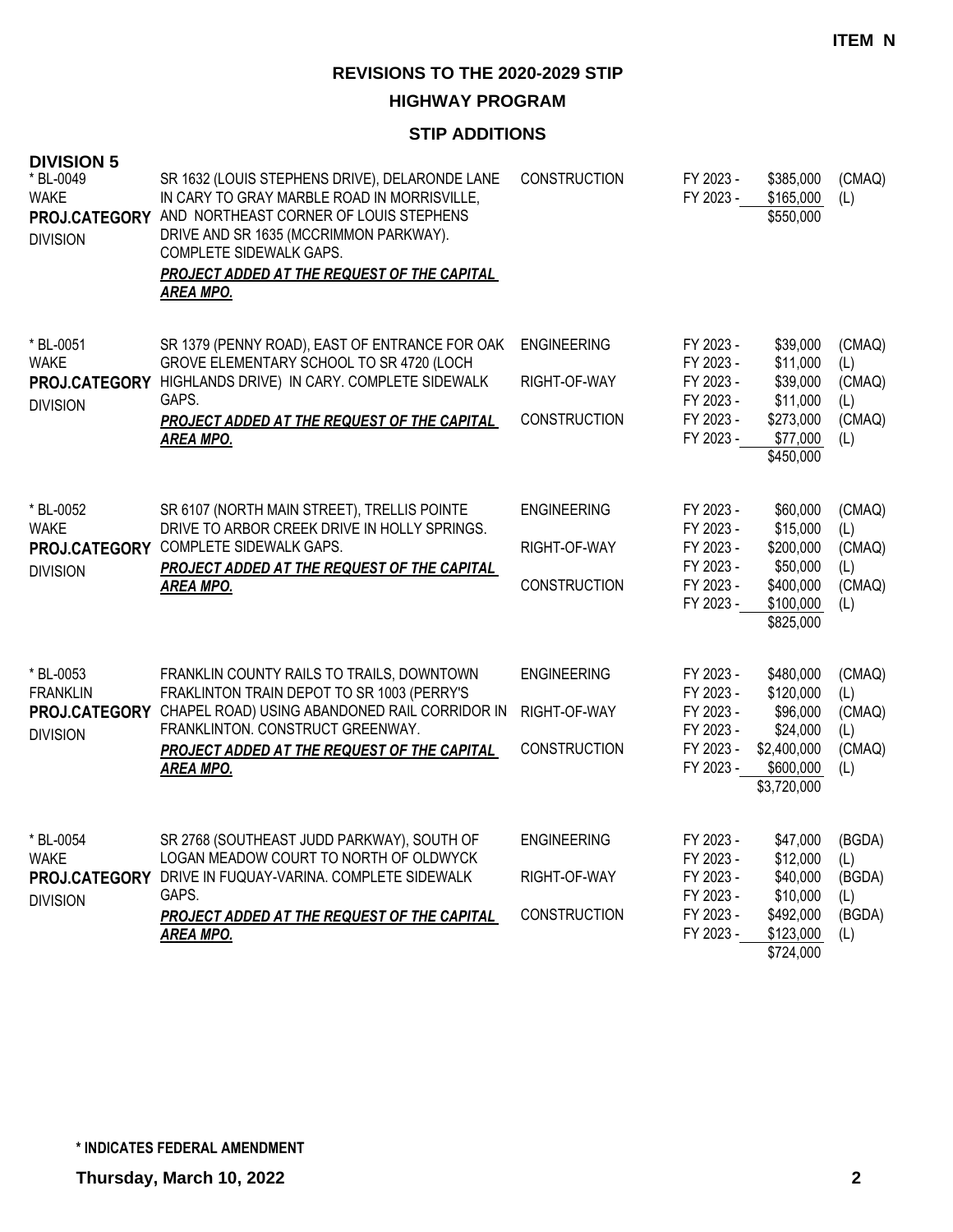**HIGHWAY PROGRAM**

#### **STIP ADDITIONS**

| <b>DIVISION 5</b><br>* HL-0050<br><b>WAKE</b><br>PROJ.CATEGORY<br><b>DIVISION</b>    | SR 1349 (DILLARD DRIVE), VILLAGE TAVERN ROAD TO<br>SR 1319 (JONES FRANKLIN ROAD) IN RALEIGH.<br>INSTALL TWO WAY LEFT TURN LANE.<br><b>PROJECT ADDED AT THE REQUEST OF THE CAPITAL</b><br><u>AREA MPO.</u>                                                                                        | RIGHT-OF-WAY<br><b>CONSTRUCTION</b>                       | FY 2023 -<br>FY 2023 -<br>FY 2023 -<br>FY 2023 -                           | \$64,000<br>\$110,000<br>\$406,000<br>\$692,000<br>\$1,272,000                     | (S)<br>(BGDA)<br>(S)<br>(BGDA)                  |
|--------------------------------------------------------------------------------------|--------------------------------------------------------------------------------------------------------------------------------------------------------------------------------------------------------------------------------------------------------------------------------------------------|-----------------------------------------------------------|----------------------------------------------------------------------------|------------------------------------------------------------------------------------|-------------------------------------------------|
| * HL-0051<br><b>WAKE</b><br><b>DIVISION</b>                                          | SR 1319 (JONES FRANKLIN ROAD), ATHENS DRIVE IN<br>RALEIGH. INSTALL LEFT TURN LANES.<br>PROJ.CATEGORY PROJECT ADDED AT THE REQUEST OF THE CAPITAL<br><u>AREA MPO.</u>                                                                                                                             | <b>ENGINEERING</b><br>RIGHT-OF-WAY<br><b>CONSTRUCTION</b> | FY 2023 -<br>FY 2023 -<br>FY 2023 -<br>FY 2023 -<br>FY 2023 -<br>FY 2023 - | \$22,000<br>\$88,000<br>\$16,000<br>\$64,000<br>\$80,000<br>\$320,000<br>\$590,000 | (S)<br>(BGDA)<br>(S)<br>(BGDA)<br>(S)<br>(BGDA) |
| * HL-0052<br><b>WAKE</b><br>PROJ.CATEGORY<br><b>DIVISION</b>                         | BLUE RIDGE ROAD, HOMEWOOD BANKS DRIVE TO<br>CRABTREE VALLEY AVENUE IN RALEIGH, ADD CENTER<br>TURN LANE, RAISED MEDIAN, COMPLETE STREETS<br><b>IMPROVEMENTS, AND GRADE SEPARATION WITH</b><br>HOUSE CREEK GREENWAY CONNECTION.<br>PROJECT ADDED AT THE REQUEST OF THE CAPITAL<br><u>AREA MPO.</u> | <b>CONSTRUCTION</b>                                       | FY 2023 -<br>FY 2023 -                                                     | \$1,599,000<br>\$6,398,000<br>\$7,997,000                                          | (S)<br>(BGDA)                                   |
| <b>DIVISION 10</b><br>* RX-2010A<br><b>UNION</b><br>PROJ.CATEGORY<br><b>DIVISION</b> | SR 3522 (WEDDINGTON ROAD), CSX CROSSING<br>631587H NEAR MONROE. CONSTRUCT SAFETY<br>IMPROVEMENTS.<br>ADD PROJECT AT THE REQUEST OF THE RAIL<br><b>DIVISION.</b>                                                                                                                                  | <b>CONSTRUCTION</b>                                       | FY 2023 -                                                                  | \$800,000<br>\$800,000                                                             | (RR)                                            |
| * RX-2010B<br>ANSON<br><b>DIVISION</b>                                               | SR 1714 (STANBACK FERRY ICE PLANT ROAD), CSX<br>CROSSING 631750C NEAR WADESBORO. CONSTRUCT<br>PROJ.CATEGORY SAFETY IMPROVEMENTS.<br>ADD PROJECT AT THE REQUEST OF THE RAIL<br><b>DIVISION.</b>                                                                                                   | <b>CONSTRUCTION</b>                                       | FY 2023 -                                                                  | \$800,000<br>\$800,000                                                             | (RR)                                            |
| <b>DIVISION 11</b><br>* RX-2011A<br>CALDWELL<br>PROJ.CATEGORY<br><b>DIVISION</b>     | SR 1159 (PLEASANT HILL ROAD), CWCY CROSSING<br>729801L IN HUDSON. CONSTRUCT SAFETY<br><b>IMPROVEMENTS.</b><br>ADD PROJECT AT THE REQUEST OF THE RAIL<br>DIVISION.                                                                                                                                | <b>CONSTRUCTION</b>                                       | FY 2023 -                                                                  | \$800,000<br>\$800,000                                                             | (RR)                                            |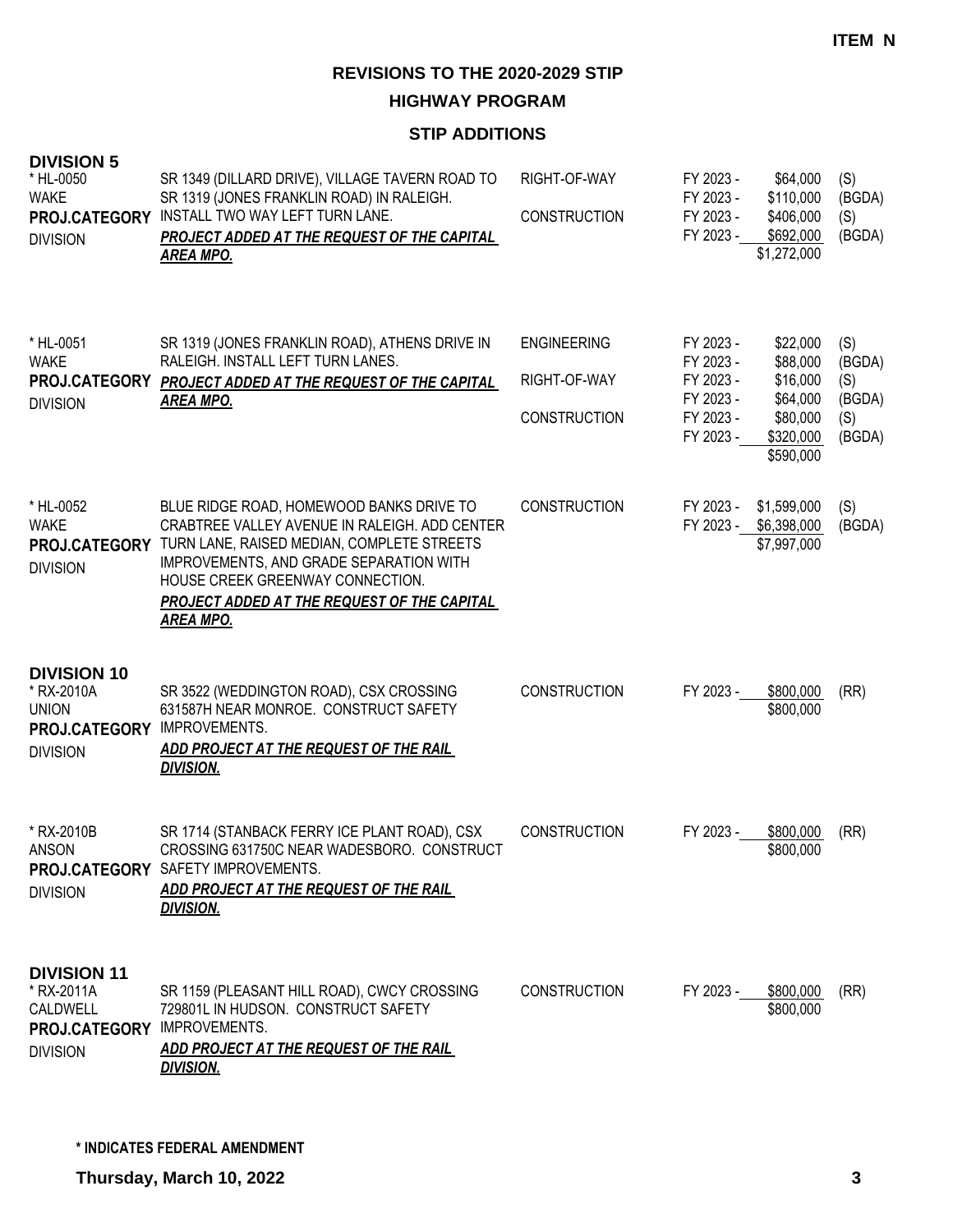#### **HIGHWAY PROGRAM**

#### **STIP ADDITIONS**

#### **STATEWIDE STATEWIDE**

|                                     | <b>REQUEST OF THE RAIL DIVISION.</b>     |
|-------------------------------------|------------------------------------------|
| <b>STATEWIDE</b>                    | ADD NEW PROJECT FOR PLANNING ONLY AT THE |
| <b>PROJ.CATEGORY ADMINISTRATION</b> |                                          |
| STATEWIDE                           | IMPLEMENTATION AND CLOSURES PROGRAM      |
| RC-2000                             | <b>VARIOUS, TRAFFIC SEPARATION STUDY</b> |

| RX-2000   | VARIOUS. HIGHWAY-RAIL GRADE CROSSING SAFETY            |
|-----------|--------------------------------------------------------|
| STATEWIDE | IMPROVEMENTS PROGRAM ADMINISTRATION.                   |
|           | PROJ.CATEGORY ADD NEW PROJECT FOR PLANNING ONLY AT THE |
| STATEWIDE | <b>REQUEST OF THE RAIL DIVISION.</b>                   |

| <b>DIVISION 1</b><br>* R-4705<br><b>MARTIN</b><br>PROJ.CATEGORY<br><b>DIVISION</b>                    | SR 1142 (PRISON CAMP ROAD), NC 903 TO SR 1182<br>(EAST COLLEGE ROAD). UPGRADE FACILITY.<br>PROJECT TO UTILIZE FEDERAL FUNDS.                                                                                                                                | <b>CONSTRUCTION</b>                                       | FY 2022 -                                                                  | \$2,673,000<br>FY 2023 - \$15,055,000<br>FY 2024 - \$11,037,000<br>FY 2025 - \$7,534,000<br>\$36,299,000                          | (BGLT5)<br>(BGLT5)<br>(BGLT5)<br>(BGLT5)           |
|-------------------------------------------------------------------------------------------------------|-------------------------------------------------------------------------------------------------------------------------------------------------------------------------------------------------------------------------------------------------------------|-----------------------------------------------------------|----------------------------------------------------------------------------|-----------------------------------------------------------------------------------------------------------------------------------|----------------------------------------------------|
| <b>DIVISION 2</b><br>* R-2511<br><b>MARTIN</b><br><b>BEAUFORT</b><br>PROJ.CATEGORY<br><b>DIVISION</b> | US 17, WASHINGTON BYPASS NORTH OF NC 171 TO<br>MULTI-LANES SOUTH OF WILLIAMSTON. WIDEN TO<br>MULTI-LANES.<br><b>PROJECT NO LONGER UTILIZING BUILD NC BONDS.</b>                                                                                             | <b>CONSTRUCTION</b>                                       | FY 2022 -                                                                  | \$698,000<br>FY 2023 - \$25,128,000<br>FY 2024 - \$18,846,000<br>FY 2025 - \$14,658,000<br>FY 2026 - \$10,470,000<br>\$69,800,000 | (T)<br>(T)<br>(T)<br>(T)<br>(T)                    |
| <b>DIVISION 3</b><br>* EB-5600<br><b>NEW HANOVER</b><br>PROJ.CATEGORY<br><b>DIVISION</b>              | SR 1219 (SOUTH 17TH STREET), HARBOUR DRIVE TO<br>SHIPYARD BOULEVARD. CONSTRUCT MULTI-USE<br>PATH.<br>ADD PRELIMINARY ENGINEERING IN FY 22 AND RIGHT-<br>OF-WAY IN FY 22 NOT PREVIOUSLY PROGRAMMED.<br>ADJUST PROJECT DESCRIPTION TO MATCH PROJECT<br>SCOPE. | <b>ENGINEERING</b><br>RIGHT-OF-WAY<br><b>CONSTRUCTION</b> | FY 2022 -<br>FY 2022 -<br>FY 2022 -<br>FY 2022 -<br>FY 2022 -<br>FY 2022 - | \$120,000<br>\$30,000<br>\$24,000<br>\$6,000<br>\$590,000<br>\$148,000<br>\$918,000                                               | (BGANY)<br>(L)<br>(BGANY)<br>(L)<br>(BGANY)<br>(L) |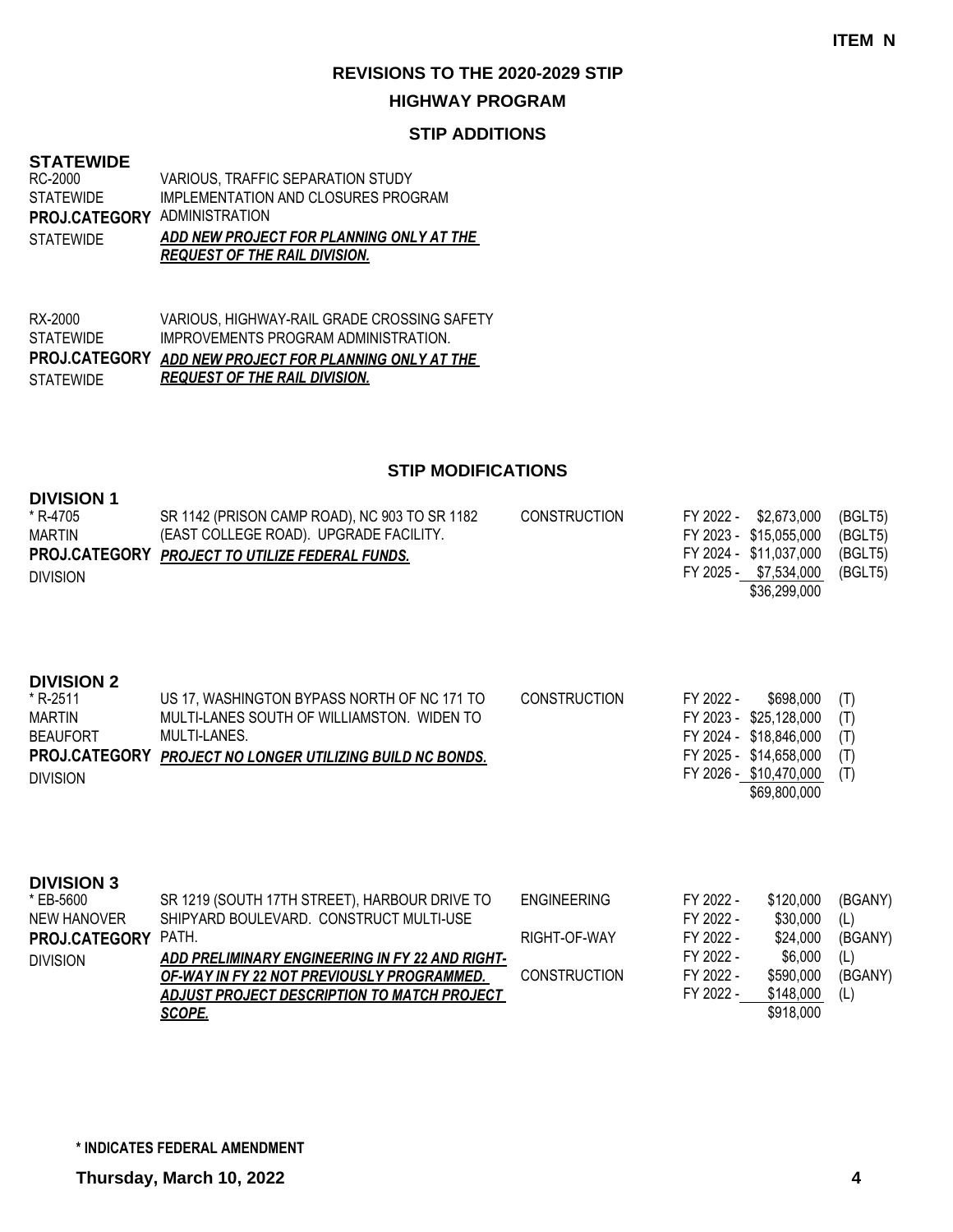**HIGHWAY PROGRAM**

| <b>DIVISION 3</b><br>EB-6029<br><b>NEW HANOVER</b><br><b>PROJ.CATEGORY</b><br><b>DIVISION</b>           | CLARENDON AVENUE, CONSTRUCT MULTI-USE PATH<br>ALONG CLARENDON AVENUE FROM 4TH STREET TO<br>SR 1573 (DOW ROAD).<br>TO MATCH THE LATEST SCHEDULE PROVIDED BY THE<br><b>MUNICIPALITY, DELAY CONSTRUCTION FROM FY 22</b><br><u>TO FY 23.</u>                    | <b>CONSTRUCTION</b>                 | FY 2023 -<br>FY 2023 -                                                     | \$516,000<br>\$129,000<br>\$645,000                                                           | (TADA)<br>(L)                                        |
|---------------------------------------------------------------------------------------------------------|-------------------------------------------------------------------------------------------------------------------------------------------------------------------------------------------------------------------------------------------------------------|-------------------------------------|----------------------------------------------------------------------------|-----------------------------------------------------------------------------------------------|------------------------------------------------------|
| * U-5534<br><b>NEW HANOVER</b><br><b>BRUNSWICK</b><br><b>PENDER</b><br>PROJ.CATEGORY<br><b>DIVISION</b> | VARIOUS, WILMINGTON URBAN AREA MPO STP-DA<br>PROGRAM.<br>ADD RIGHT-OF-WAY IN FY 22 AND CONSTRUCTION IN<br>FY 23 NOT PREVIOUSLY PROGRAMMED.                                                                                                                  | RIGHT-OF-WAY<br><b>CONSTRUCTION</b> | FY 2022 -<br>FY 2022 -<br>FY 2022 -<br>FY 2022 -<br>FY 2023 -<br>FY 2023 - | \$220,000<br>\$1,762,000<br>\$168,000<br>\$496,000<br>\$1,063,000<br>\$266,000<br>\$3,975,000 | (BGDA)<br>(BGDA)<br>(BGDACV)<br>(L)<br>(BGDA)<br>(L) |
| <b>DIVISION 4</b><br>EB-5711<br><b>NASH</b><br><b>DIVISION</b>                                          | US 64 BUSINESS (SUNSET AVENUE), SR 1836 (MAY<br>DRIVE) TO US 301 BUSINESS, NORTH BOUND (CHURCH<br>PROJ.CATEGORY STREET). INSTALL PEDESTRIAN SIGNALS.<br>TO ALLOW ADDITIONAL TIME FOR PLANNING AND<br><b>DESIGN, DELAY CONSTRUCTION FROM FY 22 TO FY 23.</b> | <b>CONSTRUCTION</b>                 | FY 2023 -<br>FY 2023 -                                                     | \$100,000<br>\$25,000<br>\$125,000                                                            | (TA5200)<br>(L)                                      |
| * RX-2004A<br><b>WILSON</b><br>PROJ.CATEGORY<br><b>DIVISION</b>                                         | SR 1163 (GOLDSBORO STREET / HERRING AVENUE),<br>INSTALLATION OF ACTIVE WARNING DEVICES AT CSX<br>CROSSING 629847Y IN WILSON.<br>ADD PROJECT BREAK AT THE REQUEST OF THE RAIL<br><b>DIVISION.</b>                                                            | <b>CONSTRUCTION</b>                 | FY 2023 -                                                                  | \$800,000<br>\$800,000                                                                        | (RR)                                                 |
| * RX-2004B<br><b>JOHNSTON</b><br>PROJ.CATEGORY BENSON.<br><b>DIVISION</b>                               | SR 1100 (CHICOPEE ROAD), INSTALLATION OF ACTIVE<br>WARNING DEVICES AT CSX CROSSING 629742K NEAR<br>ADD PROJECT BREAK AT THE REQUEST OF THE RAIL<br><b>DIVISION.</b>                                                                                         | <b>CONSTRUCTION</b>                 | FY 2023 -                                                                  | \$800,000<br>\$800,000                                                                        | (RR)                                                 |
| * RX-2004C<br><b>JOHNSTON</b><br>PROJ.CATEGORY<br><b>DIVISION</b>                                       | SR 1357 (GILBERT ROAD), INSTALLATION OF ACTIVE<br>WARNING DEVICES AT CSX CROSSING 629731X NEAR<br><b>BENSON.</b><br>ADD PROJECT BREAK AT THE REQUEST OF THE RAIL<br><b>DIVISION.</b>                                                                        | <b>CONSTRUCTION</b>                 | FY 2023 -                                                                  | \$800,000<br>\$800,000                                                                        | (RR)                                                 |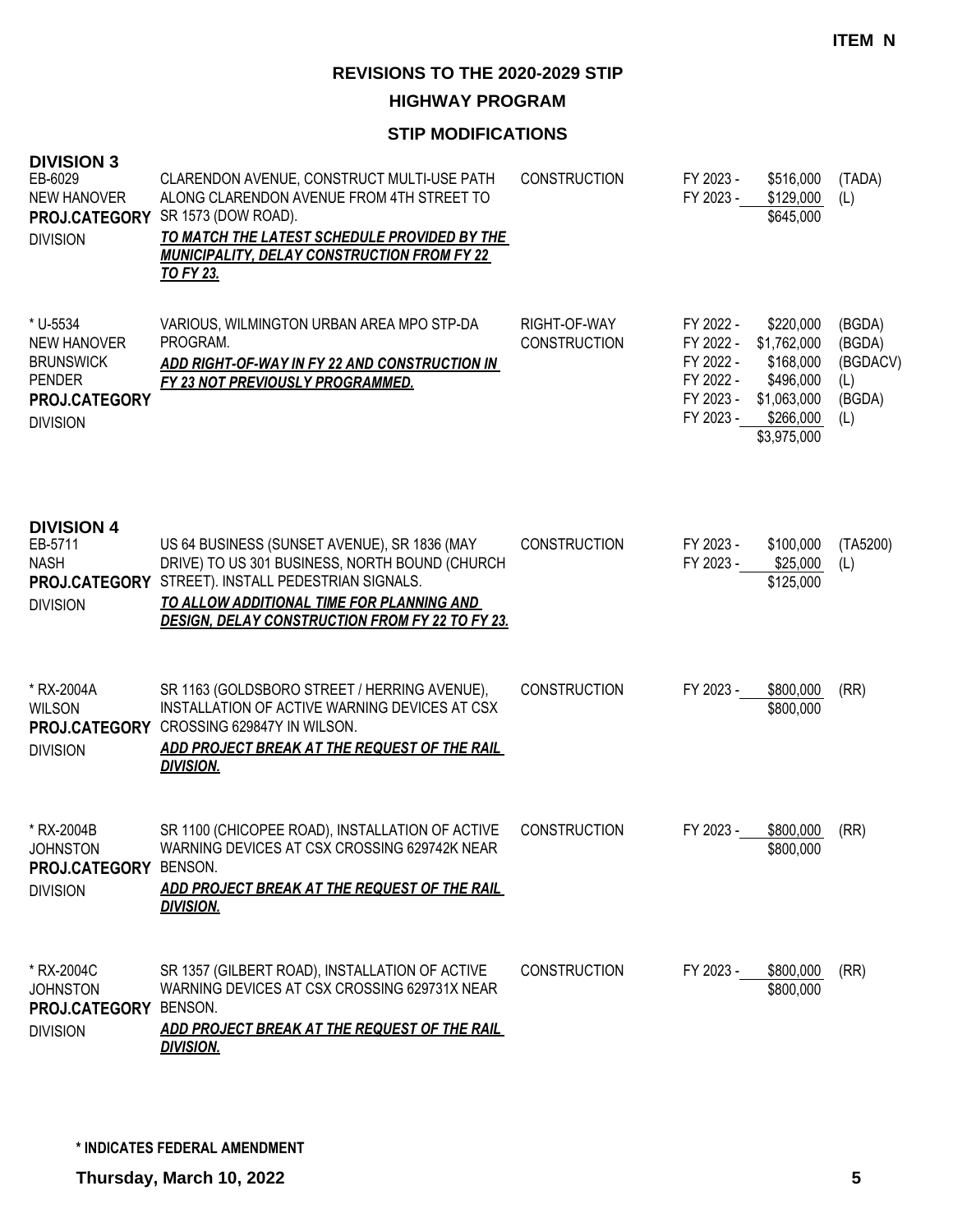**HIGHWAY PROGRAM**

| <b>DIVISION 4</b><br>U-3609BA<br><b>WAYNE</b><br><b>REGIONAL</b>                    | US 13 (BERKELEY BOULEVARD), REALIGNMENT OF<br>HOOD SWAMP ROAD.<br>PROJ.CATEGORY MODIFY CONSTRUCTION FROM FY 23 TO FY 22 TO<br>REFLECT LATEST DELIVERY SCHEDULE.                                                                                                                                                                                                                      | <b>CONSTRUCTION</b>                                    | FY 2022 -<br>FY 2023 -                                                                               | \$1,242,000<br>\$108,000<br>\$1,350,000                                                                               | (T)<br>(T)                                                       |
|-------------------------------------------------------------------------------------|--------------------------------------------------------------------------------------------------------------------------------------------------------------------------------------------------------------------------------------------------------------------------------------------------------------------------------------------------------------------------------------|--------------------------------------------------------|------------------------------------------------------------------------------------------------------|-----------------------------------------------------------------------------------------------------------------------|------------------------------------------------------------------|
| * U-5996<br><b>NASH</b><br><b>DIVISION</b>                                          | SR 1603 (OLD CARRIAGE ROAD), GREEN HILLS ROAD<br>TO SR 1770 (EASTERN AVENUE). ADD CENTER TURN<br>PROJ.CATEGORY LANE AND WIDEN US 64 BRIDGE OVER SR 1603.<br>PROJECT NO LONGER UTILIZING BUILD NC BONDS.                                                                                                                                                                              | <b>CONSTRUCTION</b>                                    | FY 2022 -<br>FY 2024 -                                                                               | \$3,352,000<br>FY 2023 - \$10,055,000<br>\$7,421,000<br>FY 2025 - \$3,112,000<br>\$23,940,000                         | (T)<br>(T)<br>(T)<br>(T)                                         |
| <b>DIVISION 5</b><br>* EB-5904<br><b>DURHAM</b><br>PROJ.CATEGORY<br><b>DIVISION</b> | DURHAM BELTLINE TRAIL, PETTIGREW STREET TO<br>AVONDALE DRIVE IN DURHAM. CONSTRUCT MULTI-<br>USE TRAIL ON FORMER RAIL CORRIDOR.<br><b>COST INCREASE EXCEEDING \$2 MILLION AND 25%</b><br>THRESHOLDS. PROJECT TO UTILIZE REBUILDING<br><b>AMERICAN INFRASTRUCTURE WITH SUSTAINABILITY</b><br>AND EQUITY (RAISE) GRANT. TO REFLECT CURRENT<br>CITY DELIVERY SCHEDULE DELAY CONSTRUCTION | <b>CONSTRUCTION</b>                                    | FY 2023 -<br>FY 2023 -<br>FY 2023 -<br>FY 2023 -<br>FY 2023 -                                        | \$9,000,000<br>\$1,863,000<br>\$120,000<br>\$410,000<br>\$4,948,000<br>\$16,341,000                                   | (DP)<br>(BGDA)<br>(TAANY)<br>(TADA)<br>(L)                       |
| HL-0033<br><b>WAKE</b><br><b>DIVISION</b>                                           | (SR 3126) AIRPORT BOULEVARD, GARDEN SQUARE<br>LANE TO SR 1637 (CHURCH STREET) IN MORRISVILLE.<br>PROJ.CATEGORY CONSTRUCT ROADWAY ON NEW LOCATION.<br>TO ALLOW ADDITIONAL TIME FOR PLANNING AND<br><b>DESIGN, DELAY CONSTRUCTION FROM FY 22 TO FY 23.</b>                                                                                                                             | RIGHT-OF-WAY<br><b>CONSTRUCTION</b>                    | FY 2022 -<br>FY 2022 -<br>FY 2023 -<br>FY 2023 -<br>FY 2024 -<br>FY 2024 -<br>FY 2025 -<br>FY 2025 - | \$360,000<br>\$240,000<br>\$39,000<br>\$26,000<br>\$3,022,000<br>\$2,015,000<br>\$823,000<br>\$549,000<br>\$7,074,000 | (BGDA)<br>(L)<br>(BGDA)<br>(L)<br>(BGDA)<br>(L)<br>(BGDA)<br>(L) |
| * TD-5308<br><b>WAKE</b><br>PROJ.CATEGORY<br><b>PUBLIC TRANS</b>                    | GORALEIGH, CONSTRUCT GORALEIGH COORDINATED<br>ADA FACILITY.<br><b>MODIFY FUNDING IN FY 22, 23 AT THE REQUEST OF</b><br><b>THE MPO.</b>                                                                                                                                                                                                                                               | <b>PLANNING</b><br>RIGHT-OF-WAY<br><b>CONSTRUCTION</b> | FY 2022 -<br>FY 2022 -                                                                               | \$4,000,000<br>\$2,750,000<br>FY 2023 - \$13,800,000<br>\$20,550,000                                                  | (L)<br>(L)<br>(L)                                                |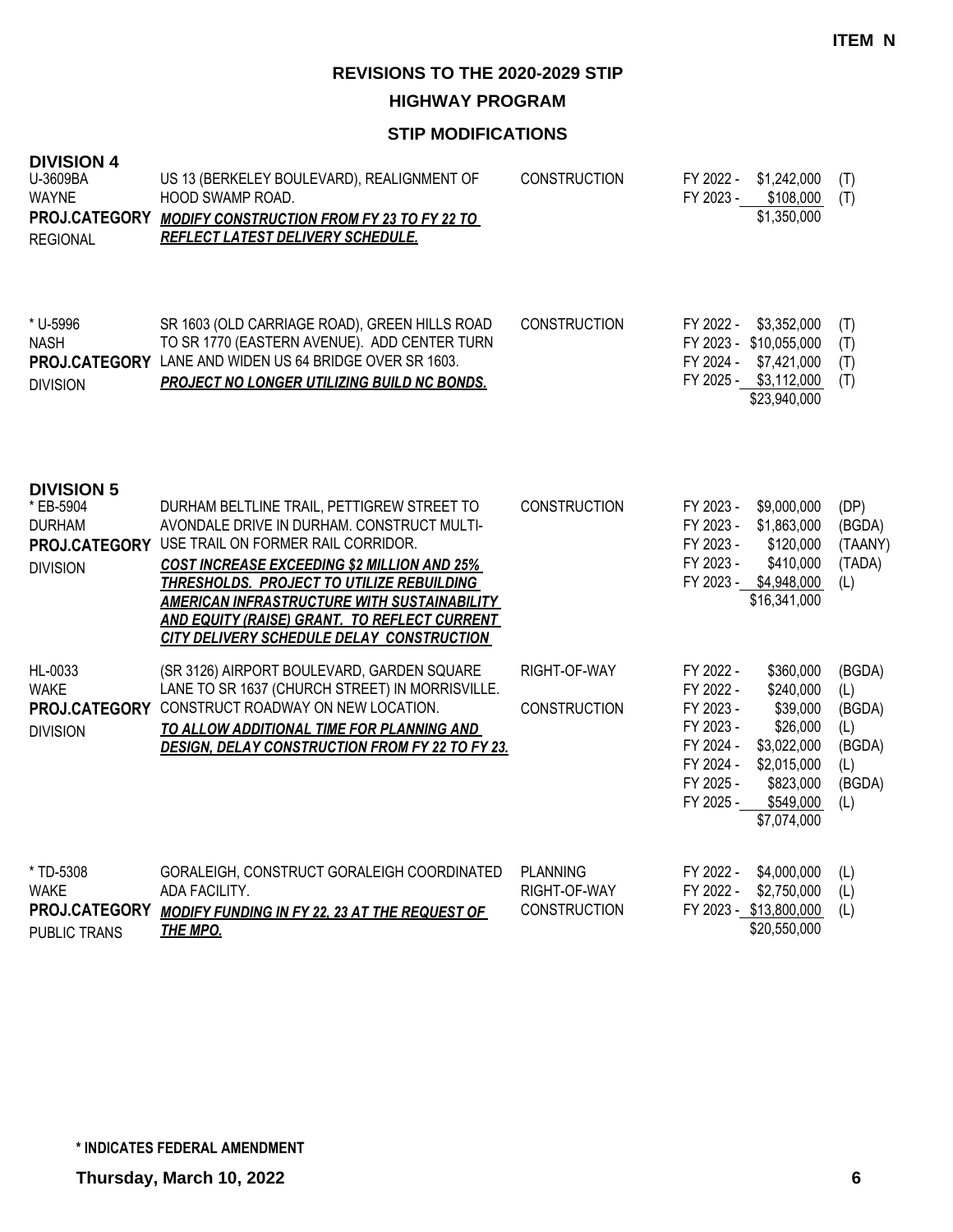**HIGHWAY PROGRAM**

| <b>DIVISION 5</b><br>* TP-5160<br><b>WAKE</b><br>PROJ.CATEGORY<br>PUBLIC TRANS | GO RALEIGH, CONSTRUCT BUS RAPID TRANSIT ON<br>NEW BERN CORRIDOR.<br><b>MODIFY FUNDING IN FY 22 AT THE REQUEST OF THE</b><br><u>MPO.</u>                                                                                                                                                                                       | <b>ACQUISITION</b><br>RIGHT-OF-WAY<br><b>CONSTRUCTION</b> | FY 2022 -<br>FY 2022 -                                                                                                         | \$5,404,000<br>\$47,000<br>FY 2022 - \$13,650,000<br>FY 2022 - \$28,353,000<br>\$47,454,000                           | (L)<br>(5309)<br>(L)<br>(5309)                              |
|--------------------------------------------------------------------------------|-------------------------------------------------------------------------------------------------------------------------------------------------------------------------------------------------------------------------------------------------------------------------------------------------------------------------------|-----------------------------------------------------------|--------------------------------------------------------------------------------------------------------------------------------|-----------------------------------------------------------------------------------------------------------------------|-------------------------------------------------------------|
| $U-5302$<br><b>WAKE</b><br><b>REGIONAL</b>                                     | US 401, SOUTH OF SR 1006 (OLD STAGE ROAD) TO<br>SOUTH OF SR 2538 (MECHANICAL BOULEVARD) /<br>PROJ.CATEGORY GARNER STATION BOULEVARD IN GARNER. CONVERT<br>TO SUPERSTREET.<br><u>TO ALLOW ADDITIONAL TIME FOR RIGHT OF WAY</u><br><b>ACQUISITION AND UTILITY RELOCATION, DELAY</b><br><b>CONSTRUCTION FROM FY 22 TO FY 23.</b> | <b>ENGINEERING</b>                                        | FY 2022 -<br>FY 2023 -<br>FY 2024 -<br>FY 2025 -<br>FY 2026 -<br>FY 2027 -<br>FY 2028 -<br>FY 2029 -<br><b>AFTER FY 2029 -</b> | \$120,000<br>\$120,000<br>\$120,000<br>\$120,000<br>\$120,000<br>\$120,000<br>\$120,000<br>\$120,000<br>\$481,000     | (T)<br>(T)<br>(T)<br>(T)<br>(T)<br>(T)<br>(T)<br>(T)<br>(T) |
|                                                                                |                                                                                                                                                                                                                                                                                                                               | <b>BUILD NC ROW</b>                                       | FY 2022 -<br>FY 2023 -<br>FY 2024 -<br>FY 2025 -<br>FY 2026 -<br>FY 2027 -<br>FY 2028 -<br>FY 2029 -                           | \$275,000<br>\$275,000<br>\$275,000<br>\$275,000<br>\$275,000<br>\$275,000<br>\$275,000<br>\$275,000                  | (T)<br>(T)<br>(T)<br>(T)<br>(T)<br>(T)<br>(T)<br>(T)        |
|                                                                                |                                                                                                                                                                                                                                                                                                                               | <b>BUILD NC CON</b>                                       | AFTER FY 2029 -<br>FY 2023 -<br>FY 2024 -<br>FY 2025 -<br>FY 2026 -<br>FY 2027 -<br>FY 2028 -<br>FY 2029 -<br>AFTER FY 2029 -  | \$1,103,000<br>\$858,000<br>\$429,000<br>\$429,000<br>\$429,000<br>\$429,000<br>\$429,000<br>\$429,000<br>\$3,003,000 | (T)<br>(T)<br>(T)<br>(T)<br>(T)<br>(T)<br>(T)<br>(T)<br>(T) |
|                                                                                |                                                                                                                                                                                                                                                                                                                               | <b>CONSTRUCTION</b>                                       | FY 2024 -                                                                                                                      | \$3,764,000<br>FY 2025 - \$4,927,000<br>FY 2026 - \$2,009,000<br>\$21,879,000                                         | (T)<br>(T)<br>(T)                                           |
| * U-5928<br><b>WAKE</b><br><b>DIVISION</b>                                     | APEX PEAKWAY, JAMES STREET TO TOWHEE DRIVE.<br>CONSTRUCT GRADE SEPARATED INTERCHANGE FOR<br>PROJ.CATEGORY APEX PEAKWAY AT SOUTH SALEM STREET AND CSX<br>RR.<br><b>COST INCREASE EXCEEDING \$2 MILLION AND 25%</b><br><u>THRESHOLDS.</u>                                                                                       | <b>CONSTRUCTION</b>                                       |                                                                                                                                | FY 2023 - \$10,000,000<br>FY 2023 - \$2,500,000<br>FY 2023 - \$12,500,000<br>\$25,000,000                             | (BGANY)<br>(BGDA)<br>(L)                                    |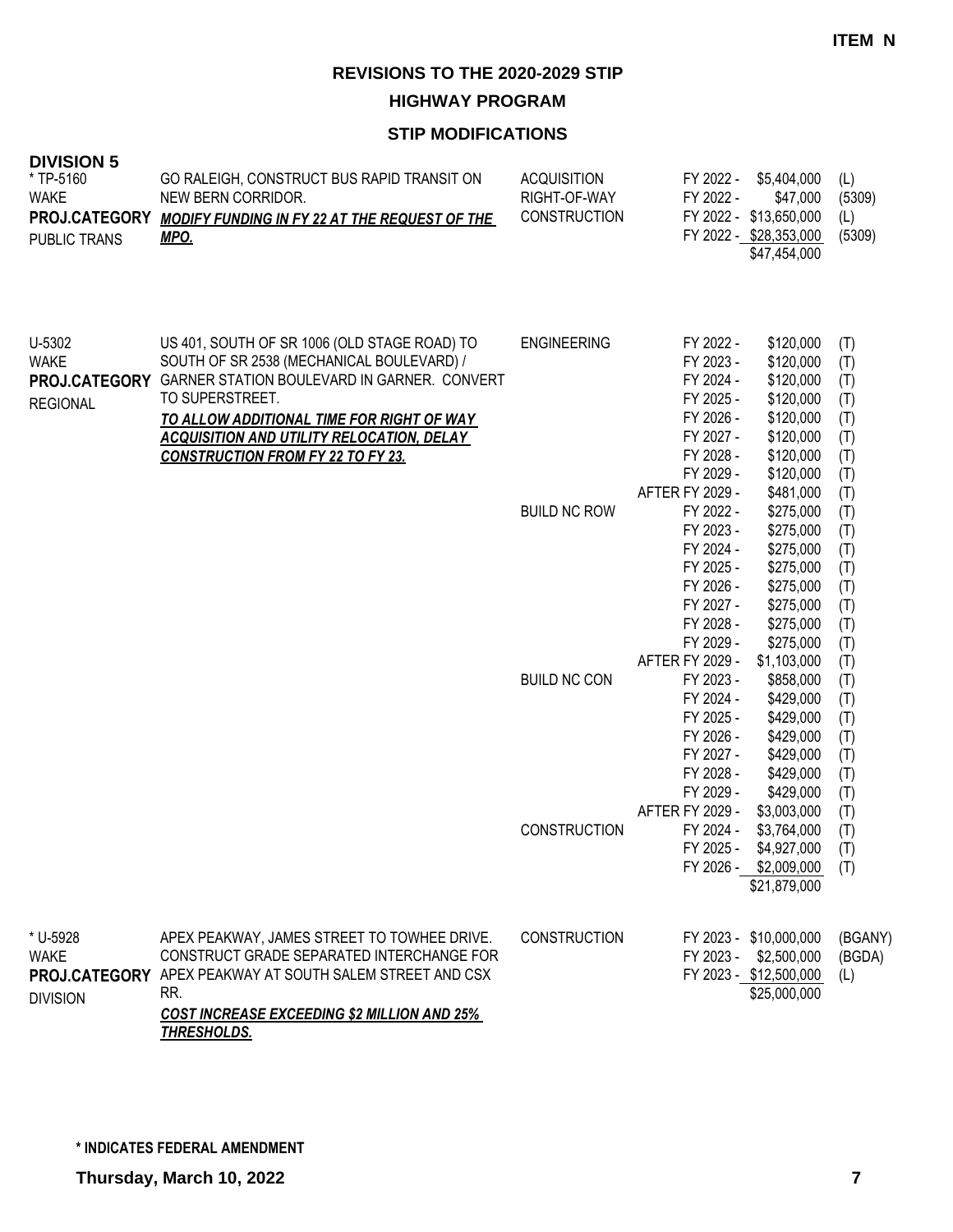**HIGHWAY PROGRAM**

| <b>DIVISION 6</b><br>I-5987C<br><b>ROBESON</b><br>PROJ.CATEGORY<br><b>REGIONAL</b> | 1-95, GAUGE INSTALLATION, MODELING / HYDRAULIC<br>STUDIES, AND STRESS TESTING ALONG CORRIDOR.<br>TO ADHERE TO FEDERAL GRANT SCHEDULE, MODIFY<br>SCHEDULE FROM FY 23 TO FY 22. 'DP' REPRESENTS<br><b>FEDERAL INFRA GRANT FUNDS.</b>                                                                                        | <b>ENGINEERING</b>                                        | FY 2022 -<br>FY 2022 -                                                     | \$250,000<br>\$65,000<br>\$315,000                                                            | (DP)<br>(T)                                           |
|------------------------------------------------------------------------------------|---------------------------------------------------------------------------------------------------------------------------------------------------------------------------------------------------------------------------------------------------------------------------------------------------------------------------|-----------------------------------------------------------|----------------------------------------------------------------------------|-----------------------------------------------------------------------------------------------|-------------------------------------------------------|
| I-6064D<br><b>ROBESON</b><br>PROJ.CATEGORY<br><b>STATEWIDE</b>                     | I-95, GAUGE INSTALLATION, MODELING / HYDRAULIC<br>STUDIES, AND STRESS TESTING ALONG CORRIDOR.<br>TO ADHERE TO FEDERAL GRANT SCHEDULE, MODIFY<br>SCHEDULE FROM FY 23 TO FY 22. 'DP' REPRESENTS<br><b>FEDERAL INFRA GRANT FUNDS.</b>                                                                                        | <b>ENGINEERING</b>                                        | FY 2022 -<br>FY 2022 -                                                     | \$250,000<br>\$65,000<br>\$315,000                                                            | (DP)<br>(T)                                           |
| * RX-2006A<br><b>CUMBERLAND</b><br>PROJ.CATEGORY<br><b>DIVISION</b>                | SR 1714 (CHURCH STREET), INSTALLATION OF ACTIVE<br>WARNING DEVICES AT CSX CROSSING 629869Y IN<br>WADE.<br>ADD PROJECT BREAK AT THE REQUEST OF THE RAIL<br><b>DIVISION.</b>                                                                                                                                                | <b>CONSTRUCTION</b>                                       | FY 2023 -                                                                  | \$800,000<br>\$800,000                                                                        | (RR)                                                  |
| * RX-2006B<br><b>ROBESON</b><br>PROJ.CATEGORY<br><b>DIVISION</b>                   | SR 1154 (UNION SCHOOL ROAD), INSTALLATION OF<br>ACTIVE WARNING DEVICES AT CSX CROSSING<br>629606K NEAR PEMBROKE.<br>ADD PROJECT BREAK AT THE REQUEST OF THE RAIL<br><b>DIVISION.</b>                                                                                                                                      | <b>CONSTRUCTION</b>                                       | FY 2023 -                                                                  | \$800,000<br>\$800,000                                                                        | (RR)                                                  |
| <b>DIVISION 7</b><br>C-5650<br><b>ORANGE</b><br><b>DIVISION</b>                    | SR 1919 (SMITH LEVEL ROAD / SOUTH GREENSBORO<br>STREET), PUBLIC WORKS DRIVE TO NORTH END OF<br>PROJ.CATEGORY OLD PITTSBORO ROAD IN CARRBORO. CONSTRUCT<br>SIDEWALK ON ONE SIDE.<br><u>TO ALLOW ADDITIONAL TIME FOR PLANNING AND</u><br>DESIGN, DELAY RIGHT-OF-WAY FROM FY 21 TO FY 22.                                    | RIGHT-OF-WAY<br><b>CONSTRUCTION</b>                       | FY 2022 -<br>FY 2022 -<br>FY 2022 -<br>FY 2022 -<br>FY 2022 -<br>FY 2022 - | \$100,000<br>\$25,000<br>\$440,000<br>\$530,000<br>\$206,000<br>$$748,000$ (L)<br>\$2,049,000 | (BGANY)<br>(L)<br>(CMAQ)<br>(BGANY)<br>(BGDACV)       |
| * EB-5879<br><b>ALAMANCE</b><br>PROJ.CATEGORY<br><b>DIVISION</b>                   | US 70 (NORTH CHURCH STREET), SR 1716 (GRAHAM-<br>HOPEDALE ROAD) TO SR 1719 (SELLARS MILL ROAD)<br>IN BURLINGTON. CONSTRUCT SIDEWALK.<br><b>ADD ENGINEERING IN FY 22 NOT PREVIOUSLY</b><br><b>PROGRAMMED. TO ALLOW ADDITIONAL TIME FOR</b><br>PLANNING, DELAY RIGHT-OF-WAY AND<br><b>CONSTRUCTION FROM FY 22 TO FY 23.</b> | <b>ENGINEERING</b><br>RIGHT-OF-WAY<br><b>CONSTRUCTION</b> | FY 2022 -<br>FY 2022 -<br>FY 2023 -<br>FY 2023 -<br>FY 2023 -<br>FY 2023 - | \$13,000<br>\$3,000<br>\$22,000<br>\$6,000<br>\$53,000<br>\$13,000<br>\$110,000               | (TA5200)<br>(L)<br>(TA5200)<br>(L)<br>(TA5200)<br>(L) |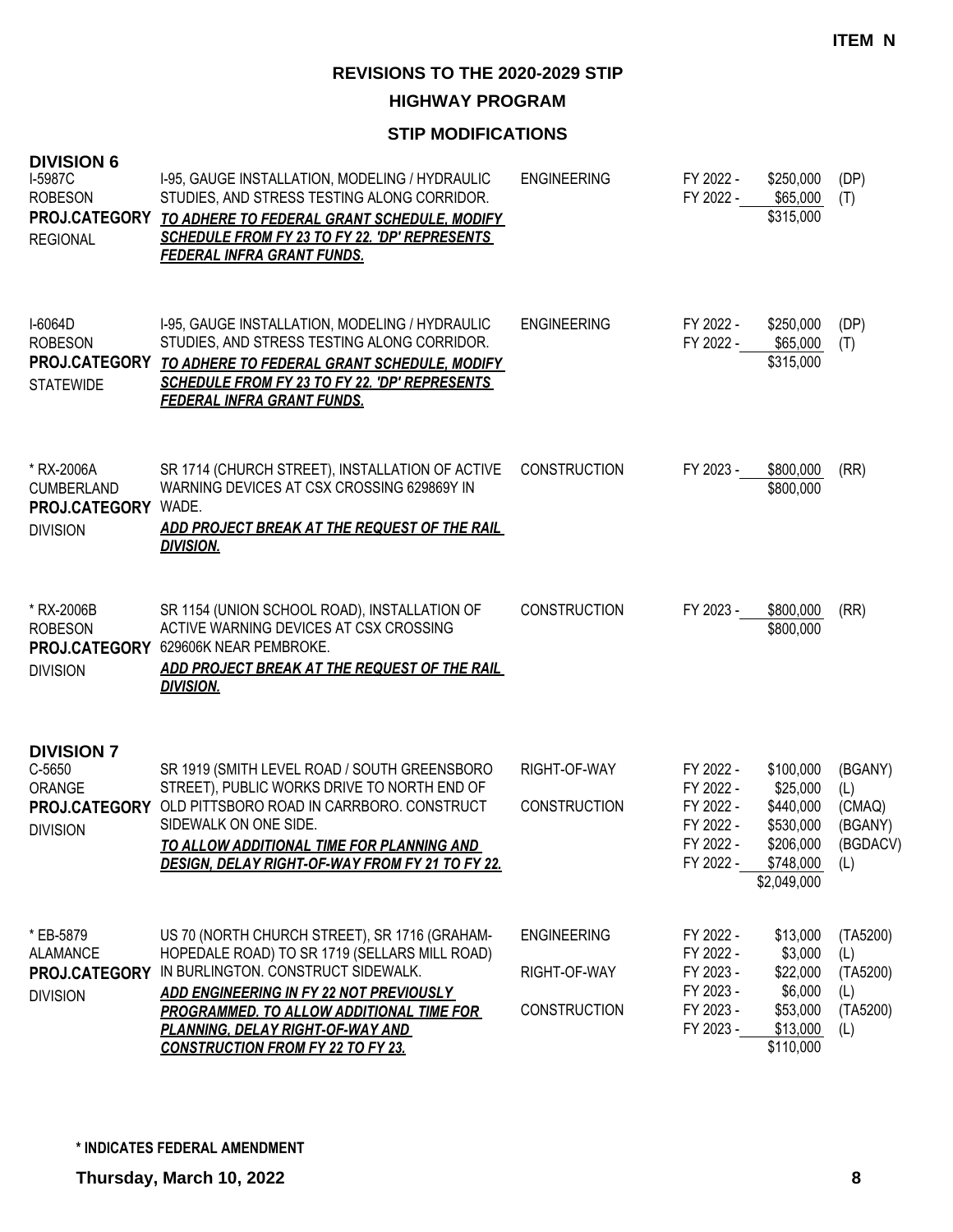**HIGHWAY PROGRAM**

| <b>DIVISION 7</b><br>EL-4828A                                     | MORGAN CREEK GREENWAY, PHASE 1A - ABBEY LANE                                                                                                                                                                                                                                                                              | <b>CONSTRUCTION</b> | FY 2022 -              | \$298,000                                           | (BGDA)     |
|-------------------------------------------------------------------|---------------------------------------------------------------------------------------------------------------------------------------------------------------------------------------------------------------------------------------------------------------------------------------------------------------------------|---------------------|------------------------|-----------------------------------------------------|------------|
| ORANGE<br>PROJ.CATEGORY<br><b>TRANSITION</b>                      | TO SR 1919 (SMITH LEVEL ROAD) IN CARRBORO AND<br>PHASE 1B - PIEDMONT EMC UTILITY EASEMENT TO SR<br>1919 (SMITH LEVEL ROAD) IN CARRBORO. CONSTRUCT<br><b>GREENWAY AND CONNECTIONS.</b><br>TO ALLOW ADDITIONAL TIME FOR PLANNING AND<br><b>DESIGN, DELAY CONSTRUCTION FROM FY 21 TO FY 22.</b>                              |                     |                        | FY 2022 - \$74,000<br>\$372,000                     | (L)        |
| P-5700<br><b>GUILFORD</b><br>PROJ.CATEGORY<br><b>DIVISION</b>     | NORFOLK SOUTHERN MAINLINE, NORFOLK SOUTHERN<br>"ROUNDHOUSE" PROPERTY. CONSTRUCT PARKING<br>LOT WITH SPACE FOR INTERNATIONAL CONTAINERS,<br>INCLUDING SECURITY FENCE, POLE-MOUNTED<br>LIGHTING, AND PAVED ENTRANCE.<br>TO ALLOW ADDITIONAL TIME FOR PLANNING AND<br><b>DESIGN, DELAY CONSTRUCTION FROM FY 22 TO FY 23.</b> | <b>CONSTRUCTION</b> | FY 2023 -<br>FY 2023 - | \$850,000<br>\$850,000<br>\$1,700,000               | (T)<br>(0) |
| P-5714<br><b>GUILFORD</b><br>PROJ.CATEGORY<br><b>REGIONAL</b>     | NCRR NORFOLK SOUTHERN, POMONA YARD. EXTEND<br>AUXILIARY TRACK AND ADD POWER TURNOUTS.<br>TO ALLOW ADDITIONAL TIME FOR PLANNING AND<br><b>DESIGN, DELAY CONSTRUCTION FROM FY 23 TO FY 24.</b>                                                                                                                              | <b>CONSTRUCTION</b> | FY 2024 -              | \$1,600,000<br>FY 2024 - \$1,500,000<br>\$3,100,000 | (T)<br>(O) |
| * RX-2007A<br><b>GUILFORD</b><br><b>DIVISION</b>                  | SR 2748 (SPRINGWOOD AVENUE), NORFOLK<br>SOUTHERN RAILROAD CROSSING 72290L IN<br>PROJ.CATEGORY GIBSONVILLE. INSTALL ACTIVE WARNING DEVICES.<br>ADD NEW PROJECT BREAK AT REQUEST OF RAIL<br><b>DIVISION.</b>                                                                                                                | <b>CONSTRUCTION</b> | FY 2023 -              | \$800,000<br>\$800,000                              | (RR)       |
| * RX-2007B<br>ORANGE<br><b>DIVISION</b>                           | SR 1120 (MOUNT WILLING ROAD), NORFOLK<br>SOUTHERN RAILROAD CROSSING 735145T NEAR<br>PROJ.CATEGORY EFLAND. INSTALL ACTIVE WARNING DEVICES.<br>ADD NEW PROJECT BREAK AT REQUEST OF RAIL<br><b>DIVISION.</b>                                                                                                                 | <b>CONSTRUCTION</b> | FY 2023 -              | \$800,000<br>\$800,000                              | (RR)       |
| * RX-2007C<br><b>GUILFORD</b><br>PROJ.CATEGORY<br><b>DIVISION</b> | SR 2531 (HILLCROFT ROAD), NORFOLK SOUTHERN<br>RAILROAD CROSSING 722545Y NEAR GREENSBORO.<br>INSTALL ACTIVE WARNING DEVICES.<br>ADD NEW PROJECT BREAK AT REQUEST OF RAIL<br><b>DIVISION.</b>                                                                                                                               | <b>CONSTRUCTION</b> | FY 2023 -              | \$800,000<br>\$800,000                              | (RR)       |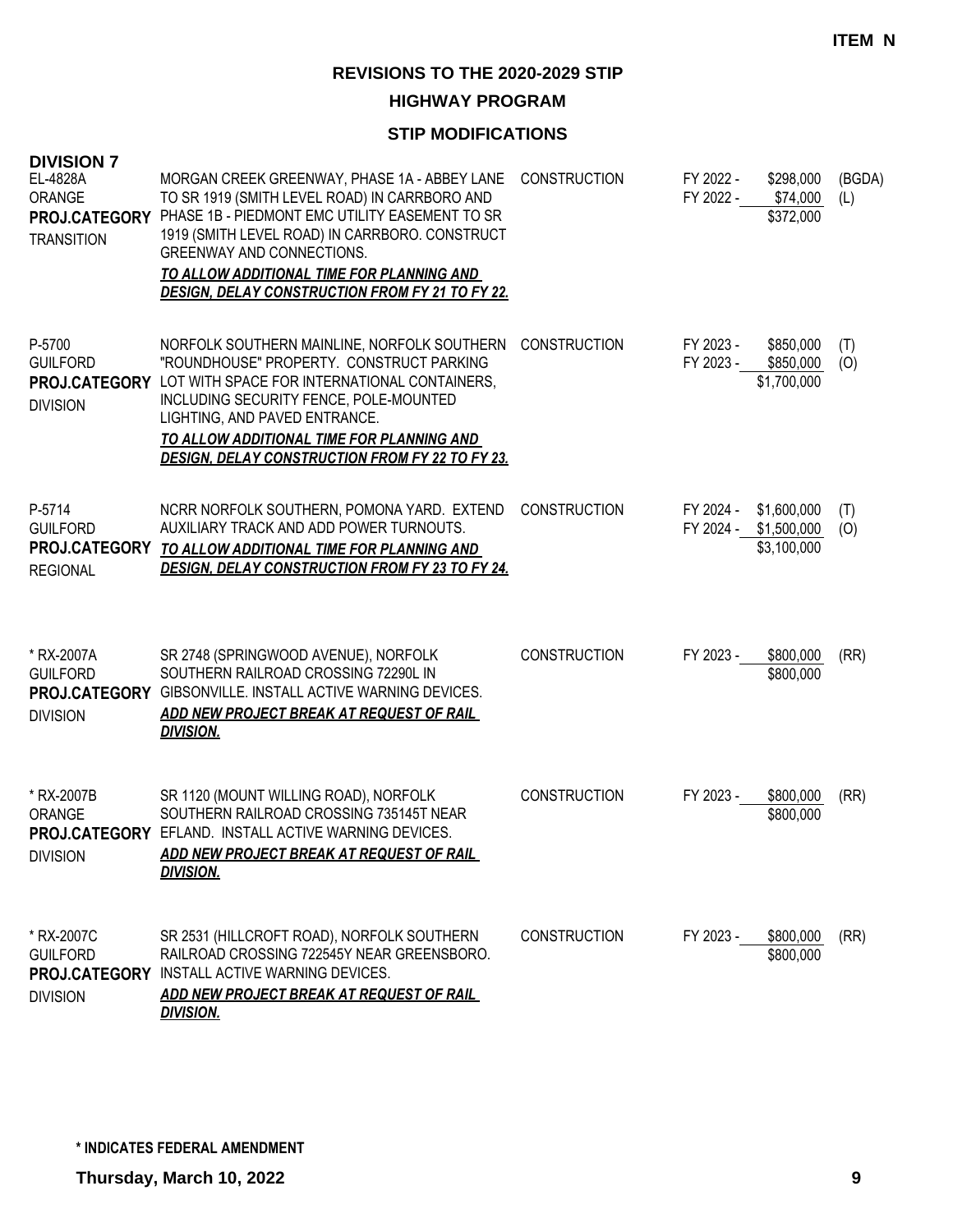**HIGHWAY PROGRAM**

#### **STIP MODIFICATIONS**

| <b>DIVISION 7</b><br>* U-5812<br><b>GUILFORD</b><br>PROJ.CATEGORY<br><b>DIVISION</b> | VARIOUS, LAWNDALE DRIVE AND PISGAH CHURCH<br>ROAD IN GREENSBORO. INTERSECTION<br>IMPROVEMENTS AT LAWNDALE ROAD AND PISGAH<br>CHURCH ROAD, AT LAWNDALE ROAD AND<br>MARTINSVILLE ROAD, AND AT MARTINSVILLE ROAD<br>AND PISGAH CHURCH ROAD<br>TO ALLOW ADDITIONAL TIME FOR PLANNING AND<br><b>DESIGN, DELAY RIGHT-OF-WAY FROM FY 22 TO FY 23</b><br><b>AND CONSTRUCTION FROM FY 23 TO FY 24.</b> | RIGHT-OF-WAY<br><b>CONSTRUCTION</b>                       | FY 2023 -<br>FY 2023 -<br>FY 2024 -<br>FY 2024 -                           | \$144,000<br>\$36,000<br>\$600,000<br>\$150,000<br>\$930,000                              | (BGANY)<br>(L)<br>(BGANY)<br>(L)                      |
|--------------------------------------------------------------------------------------|-----------------------------------------------------------------------------------------------------------------------------------------------------------------------------------------------------------------------------------------------------------------------------------------------------------------------------------------------------------------------------------------------|-----------------------------------------------------------|----------------------------------------------------------------------------|-------------------------------------------------------------------------------------------|-------------------------------------------------------|
| <b>DIVISION 8</b><br>EB-5863<br><b>LEE</b><br>PROJ.CATEGORY<br><b>DIVISION</b>       | US 1 BUSINESS (CARTHAGE STREET), NC 42 (WICKER<br>STREET) TO CHATHAM STREET IN SANFORD. REDUCE<br>NUMBER OF LANES AND CONSTRUCT BICYCLE /<br>PEDESTRIAN ACCOMMODATIONS.<br>TO REFLECT CURRENT CITY DELIVERY SCHEDULE,<br>DELAY ENGINEERING FROM FY 21 TO 22 AND RIGHT-<br><b>OF-WAY AND CONSTRUCTION FROM FY 22 TO FY 23.</b>                                                                 | <b>ENGINEERING</b><br>RIGHT-OF-WAY<br><b>CONSTRUCTION</b> | FY 2022 -<br>FY 2022 -<br>FY 2023 -<br>FY 2023 -<br>FY 2023 -<br>FY 2023 - | \$236,000<br>\$59,000<br>\$120,000<br>\$30,000<br>\$1,175,000<br>\$294,000<br>\$1,914,000 | (TA5200)<br>(L)<br>(TA5200)<br>(L)<br>(TA5200)<br>(L) |
| EB-5865<br><b>SCOTLAND</b><br>PROJ.CATEGORY<br><b>DIVISION</b>                       | SR 1107 (ATKINSON STREET), US 401 BUSINESS<br>(SOUTH MAIN STREET) TO WEST VANCE STREET IN<br>LAURINBURG, CONSTRUCT SIDEWALKS.<br>TO ALLOW ADDITIONAL TIME FOR PLANNING AND<br><b>DESIGN, DELAY ENGINEERING FROM FY 21 TO 22 AND</b><br><b>RIGHT-OF-WAY AND CONSTRUCTION FROM FY 22 TO</b><br>FY 23.                                                                                           | <b>ENGINEERING</b><br>RIGHT-OF-WAY<br><b>CONSTRUCTION</b> | FY 2022 -<br>FY 2022 -<br>FY 2023 -<br>FY 2023 -<br>FY 2023 -<br>FY 2023 - | \$61,000<br>\$15,000<br>\$154,000<br>\$39,000<br>\$303,000<br>\$76,000<br>\$648,000       | (TA5200)<br>(L)<br>(TA5200)<br>(L)<br>(TA5200)<br>(L) |
| EB-5867<br>LEE<br>PROJ.CATEGORY<br><b>DIVISION</b>                                   | SR 1107 (FIELDS DRIVE), SR 1237 (CARTHAGE STREET)<br>TO US 421 BUSINESS (HORNER BOULEVARD) IN<br>SANFORD. CONSTRUCT SIDEWALK.<br>TO ALLOW ADDITIONAL TIME FOR PLANNING AND<br>DESIGN, DELAY ENGINEERING FROM FY 21 TO 22 AND<br><b>RIGHT-OF-WAY AND CONSTRUCTION FROM FY 22 TO</b><br>FY 23.                                                                                                  | <b>ENGINEERING</b><br>RIGHT-OF-WAY<br><b>CONSTRUCTION</b> | FY 2022 -<br>FY 2022 -<br>FY 2023 -<br>FY 2023 -<br>FY 2023 -<br>FY 2023 - | \$119,000<br>\$30,000<br>\$17,000<br>\$4,000<br>\$595,000<br>\$149,000<br>\$914,000       | (TA5200)<br>(L)<br>(TA5200)<br>(L)<br>(TA5200)<br>(L) |
| EB-5898<br>RANDOLPH<br>PROJ.CATEGORY<br><b>DIVISION</b>                              | SR 1950 (WEST NAOMI STREET), WEST ACADEMY<br>STREET TO US 220 BUSINESS (SOUTH MAIN STREET)<br>IN RANDLEMAN. CONSTRUCT SIDEWALK, IMPLEMENT<br>ROAD DIET, AND INSTALL RAISED CROSSWALK AND<br>MEDIAN.<br><u>TO ALLOW ADDITIONAL TIME FOR PLANNING AND</u><br><b>DESIGN, DELAY RIGHT-OF-WAY AND CONSTRUCTION</b><br>EDOM EV 22 TO EV 22                                                          | RIGHT-OF-WAY<br><b>CONSTRUCTION</b>                       | FY 2023 -<br>FY 2023 -<br>FY 2023 -<br>FY 2023 -                           | \$20,000<br>\$5,000<br>\$206,000<br>\$52,000<br>\$283,000                                 | (TA5200)<br>(L)<br>(TA5200)<br>(L)                    |

*FROM FY 22 TO FY 23.*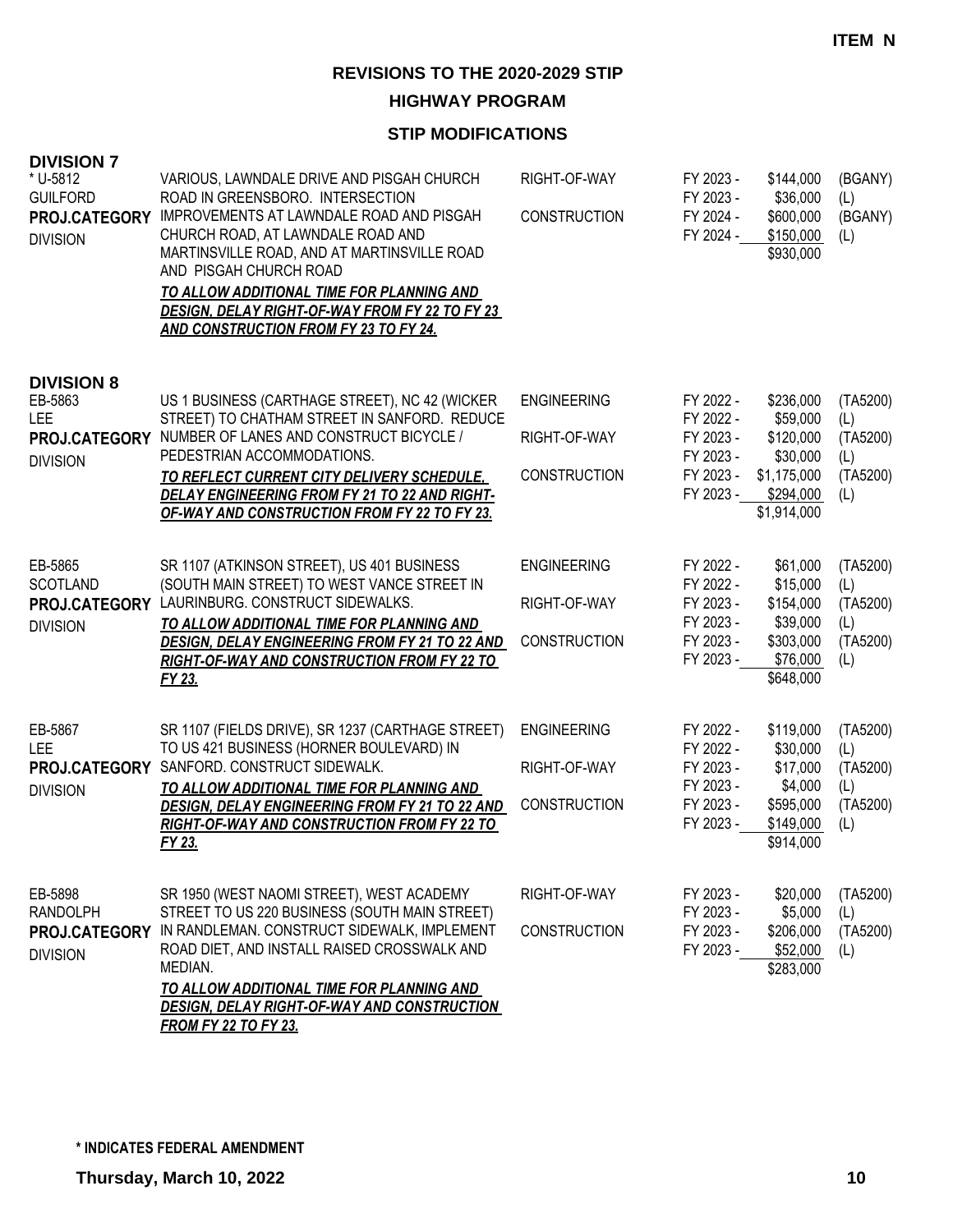**HIGHWAY PROGRAM**

| <b>DIVISION 8</b>                                                         |                                                                                                                                                                                                                                         |                                                         |                                                                                                                                                                                                                                                               |                                                             |
|---------------------------------------------------------------------------|-----------------------------------------------------------------------------------------------------------------------------------------------------------------------------------------------------------------------------------------|---------------------------------------------------------|---------------------------------------------------------------------------------------------------------------------------------------------------------------------------------------------------------------------------------------------------------------|-------------------------------------------------------------|
| R-5709<br><b>MOORE</b><br><b>HOKE</b><br>PROJ.CATEGORY<br><b>REGIONAL</b> | NC 211, US 15 / US 501 IN ABERDEEN TO EAST OF SR<br>1244 (WEST PALMER STREET) / SR 1311<br>(MOCKINGBIRD HILL ROAD) IN RAEFORD. WIDEN TO<br>MULTILANES.<br><b>PROJECT NO LONGER UTILIZING BUILD NC BONDS.</b>                            | RIGHT-OF-WAY<br><b>UTILITIES</b><br><b>CONSTRUCTION</b> | FY 2022 - \$16,935,000<br>FY 2023 - \$16,935,000<br>FY 2022 -<br>\$1,659,000<br>FY 2023 -<br>\$1,658,000<br>FY 2024 -<br>\$4,308,000<br>FY 2025 - \$38,767,000<br>FY 2026 - \$34,504,000<br>FY 2027 - \$27,902,000<br>FY 2028 - \$27,119,000<br>\$169,787,000 | (T)<br>(T)<br>(T)<br>(T)<br>(T)<br>(T)<br>(T)<br>(T)<br>(T) |
| R-5709A<br><b>MOORE</b><br><b>HOKE</b><br><b>REGIONAL</b>                 | NC 211, US 15 / US 501 IN ABERDEEN TO EAST OF SR<br>1244 (WEST PALMER STREET) / SR 1311<br>(MOCKINGBIRD HILL ROAD) IN RAEFORD. CLEARING,<br>PROJ.CATEGORY GRUBBING, AND EROSION CONTROL.<br>PROJECT NO LONGER UTILIZING BUILD NC BONDS. | <b>CONSTRUCTION</b>                                     | FY 2022 -<br>\$5,960,000<br>FY 2023 -<br>\$8,740,000<br>FY 2024 -<br>\$2,925,000<br>\$17,625,000                                                                                                                                                              | (T)<br>(T)<br>(T)                                           |
| R-5825<br>CHATHAM<br>PROJ.CATEGORY<br><b>DIVISION</b>                     | NC 751, SR 1731 (O'KELLY CHAPEL ROAD). UPGRADE<br>AND REALIGN INTERSECTION.<br><b>MODIFY CONSTRUCTION FROM FY 23 TO FY 22 TO</b><br><b>REFLECT LATEST DELIVERY SCHEDULE.</b>                                                            | <b>CONSTRUCTION</b>                                     | FY 2022 -<br>\$725,000<br>\$725,000                                                                                                                                                                                                                           | (T)                                                         |
| R-5958<br><b>RANDOLPH</b><br><b>DIVISION</b>                              | NC 159 (ZOO PARKWAY), RIDGE STREET IN<br>ASHEBORO. IMPROVE INTERSECTION.<br>PROJ.CATEGORY TO ALLOW ADDITIONAL TIME FOR PLANNING AND<br><b>DESIGN, DELAY CONSTRUCTION FROM FY 24 TO FY 25.</b>                                           | RIGHT-OF-WAY<br><b>UTILITIES</b><br><b>CONSTRUCTION</b> | FY 2022 -<br>\$320,000<br>FY 2022 -<br>\$265,000<br>FY 2025 -<br>\$1,450,000<br>\$2,035,000                                                                                                                                                                   | (T)<br>(T)<br>(T)                                           |
| * RX-2008A<br>CHATHAM<br>PROJ.CATEGORY<br><b>DIVISION</b>                 | SR 1916 (CORINTH ROAD), CSX CROSSING 630723C<br>NEAR HAYWOOD. INSTALL ACTIVE WARNING DEVICES.<br>PROJECT BREAK ADDED AT THE REQUEST OF RAIL<br><b>DIVISION.</b>                                                                         | <b>CONSTRUCTION</b>                                     | FY 2023 -<br>\$800,000<br>\$800,000                                                                                                                                                                                                                           | (RR)                                                        |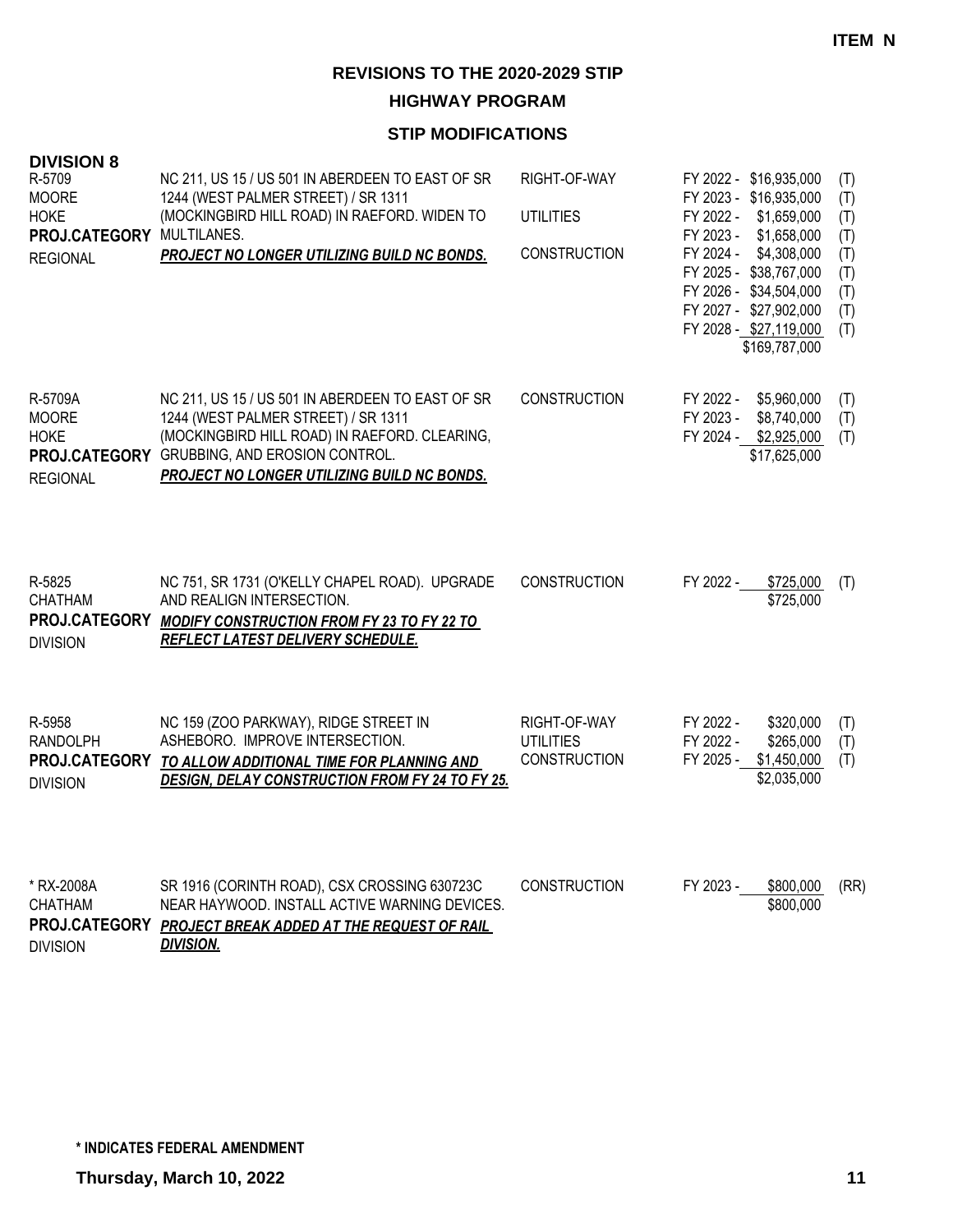### **HIGHWAY PROGRAM**

| <b>DIVISION 8</b><br>U-5737<br><b>CHATHAM</b><br><b>REGIONAL</b>  | US 64 (EAST 11TH STREET), NORTH GLENN AVENUE<br>TO EAST OF US 421 IN SILER CITY. UPGRADE<br>PROJ.CATEGORY ROADWAY TO INCLUDE MEDIAN FOR ACCESS<br>CONTROL, SIDEWALKS, CROSSWALKS, BICYCLE<br>LANES AND / OR MULTIUSE SIDEPATH.<br>TO ALLOW ADDITIONAL TIME FOR PLANNING AND<br><b>DESIGN, DELAY RIGHT-OF-WAY FROM FY 22 TO FY 23.</b> | RIGHT-OF-WAY<br><b>UTILITIES</b><br><b>CONSTRUCTION</b> | FY 2023 -<br>FY 2023 -<br>FY 2026 -<br>FY 2027 -<br>FY 2028 -<br>FY 2029 - | \$5,000,000<br>\$2,800,000<br>\$4,051,000<br>\$9,455,000<br>\$6,187,000<br>\$807,000<br>\$28,300,000 | (T)<br>(T)<br>(T)<br>(T)<br>(T)<br>(T) |
|-------------------------------------------------------------------|---------------------------------------------------------------------------------------------------------------------------------------------------------------------------------------------------------------------------------------------------------------------------------------------------------------------------------------|---------------------------------------------------------|----------------------------------------------------------------------------|------------------------------------------------------------------------------------------------------|----------------------------------------|
| U-6027<br><b>RICHMOND</b><br><b>DIVISION</b>                      | US 1 (PROPOSED) /SR 1516 (GREENE STREET), US 220<br>TO US 1 IN ROCKINGHAM. WIDEN TO 3-LANE FACILITY<br>PROJ.CATEGORY AND RE-ROUTE US 1 ALONG PROJECT.<br>TO ALLOW ADDITIONAL TIME FOR PLANNING AND<br>DESIGN, DELAY RIGHT-OF-WAY FROM FY 22 TO FY 23.                                                                                 | RIGHT-OF-WAY<br><b>UTILITIES</b><br><b>CONSTRUCTION</b> | FY 2023 -<br>FY 2023 -<br>FY 2025 -<br>FY 2026 -                           | \$1,200,000<br>\$500,000<br>\$3,180,000<br>\$2,520,000<br>\$7,400,000                                | (T)<br>(T)<br>(T)<br>(T)               |
| <b>DIVISION 9</b><br>P-5722<br><b>DAVIDSON</b><br><b>REGIONAL</b> | NORFOLK SOUTHERN, KIMBERLY CLARK IN<br>LEXINGTON. CONSTRUCT LEAD.<br>PROJ.CATEGORY TO ALLOW ADDITIONAL TIME FOR PLANNING AND<br><b>DESIGN, DELAY CONSTRUCTION FROM FY 23 TO FY 24.</b>                                                                                                                                                | <b>CONSTRUCTION</b>                                     | FY 2024 -<br>FY 2024 -<br>FY 2025 -                                        | \$51,000<br>\$1,019,000<br>\$968,000<br>\$2,038,000                                                  | (T)<br>(O)<br>(T)                      |
| P-5726A<br><b>ROWAN</b><br><b>REGIONAL</b>                        | NORFOLK SOUTHERN, SALISBURY TRAIN STATION<br>SECOND PLATFORM AND PEDESTRIAN UNDERPASS.<br>PROJ.CATEGORY ADD PROJECT SEGMENT A AT REQUEST OF RAIL<br><b>DIVISION.</b>                                                                                                                                                                  | <b>CONSTRUCTION</b>                                     |                                                                            | FY 2022 - \$2,500,000<br>\$2,500,000                                                                 | (T)                                    |
| P-5726B<br><b>ROWAN</b><br><b>REGIONAL</b>                        | NORFOLK SOUTHERN, SALISBURY NORFOLK<br>SOUTHERN CROSSOVER RELOCATION.<br>PROJ.CATEGORY ADD PROJECT SEGMENT B AT REQUEST OF RAIL<br><b>DIVISION.</b>                                                                                                                                                                                   | <b>CONSTRUCTION</b>                                     | FY 2022 -<br>FY 2023 -<br>FY 2024 -<br>FY 2025 -                           | \$500,000<br>\$2,000,000<br>\$1,000,000<br>\$500,000<br>\$4,000,000                                  | (T)<br>(T)<br>(T)<br>(T)               |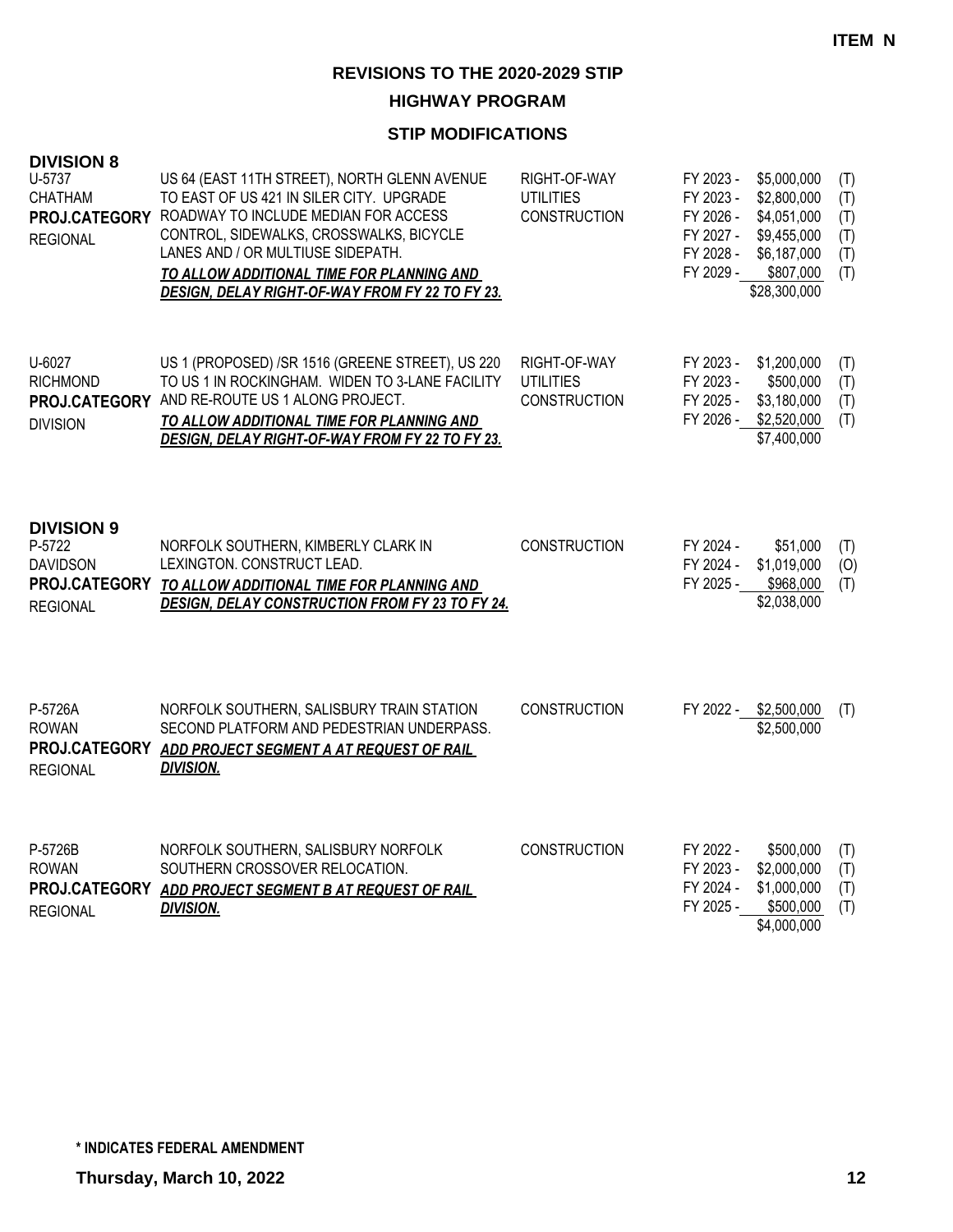**HIGHWAY PROGRAM**

| <b>DIVISION 9</b><br>U-2579BB<br><b>FORSYTH</b><br><b>PROJ.CATEGORY</b><br><b>TRANSITION</b>                                                                                        | FUTURE I-74, CONSTRUCT NOISE WALL<br><b>CONSTRUCTION YEAR INCORRECTLY SHOWN AS FY</b><br><b>2021 ON JANUARY ITEM N; CONSTRUCTION IS</b><br><b>SCHEDULED IN FY 22.</b>                                                                                                                                        | <b>UTILITIES</b><br><b>CONSTRUCTION</b> | FY 2022 -                                                                                            | \$234,000<br>FY 2022 - \$2,349,000<br>\$2,583,000                                                                    | (T)<br>(T)                                                           |
|-------------------------------------------------------------------------------------------------------------------------------------------------------------------------------------|--------------------------------------------------------------------------------------------------------------------------------------------------------------------------------------------------------------------------------------------------------------------------------------------------------------|-----------------------------------------|------------------------------------------------------------------------------------------------------|----------------------------------------------------------------------------------------------------------------------|----------------------------------------------------------------------|
| <b>DIVISION 10</b><br>EB-5732<br><b>CABARRUS</b><br>PROJ.CATEGORY<br><b>DIVISION</b>                                                                                                | BRUTON SMITH BLVD/ CONCORD MILLS BLVD/<br>PORTION OF WEDDINGTON ROAD, US 29 TO<br>WEDDINGTON ROAD. CONSTRUCT SIDEWALK ON<br>BOTH SIDES OF THE ROAD, INCLUDING A PORTION OF<br>WEDDINGTON ROAD.<br>TO ALLOW ADDITIONAL TIME FOR PRELIMINARY<br><b>ENGINEERING, DELAY RIGHT-OF-WAY FROM FY 22 TO</b><br>FY 23. | RIGHT-OF-WAY<br><b>CONSTRUCTION</b>     | FY 2023 -<br>FY 2023 -<br>FY 2024 -<br>FY 2024 -<br>FY 2025 -<br>FY 2025 -<br>FY 2026 -<br>FY 2026 - | \$80,000<br>\$20,000<br>\$2,298,000<br>\$575,000<br>\$2,318,000<br>\$579,000<br>\$184,000<br>\$46,000<br>\$6,100,000 | (TAANY)<br>(L)<br>(TAANY)<br>(L)<br>(TAANY)<br>(L)<br>(TAANY)<br>(L) |
| HO-0002D<br><b>BRUNSWICK</b><br><b>COLUMBUS</b><br><b>ROBESON</b><br><b>ANSON</b><br><b>RICHMOND</b><br><b>UNION</b><br><b>SCOTLAND</b><br><b>PROJ.CATEGORY</b><br><b>STATEWIDE</b> | US 74, EASTERN END OF MONROE BYPASS TO I-140 IN<br>WILMINGTON. VULNERABILITY ASSESSMENTS,<br>INSTALLATION OF FLOOD GAUGES, AND FLOOD<br>MONITORING.<br>TO ADHERE TO FEDERAL GRANT SCHEDULE, MODIFY<br>SCHEDULE FROM FY 23 TO FY 22. 'DP' REPRESENTS<br><b>FEDERAL INFRA GRANT FUNDS.</b>                     | <b>ENGINEERING</b>                      | FY 2022 -<br>FY 2022 -                                                                               | \$1,760,000<br>\$440,000<br>\$2,200,000                                                                              | (DP)<br>(T)                                                          |

| * U-5955B       | NC 16 (BROOKSHIRE BOULEVARD), I-85 TO IDAHO                 | RIGHT-OF-WAY        | FY 2024 - | \$440.000   | (T) |
|-----------------|-------------------------------------------------------------|---------------------|-----------|-------------|-----|
| MECKLENBURG     | DRIVE. ADD WESTBOUND THROUGH LANE ON NC 16                  |                     | FY 2025 - | \$440,000   | (T) |
|                 | PROJ.CATEGORY BETWEEN A POINT WEST OF IDAHO DRIVE AND I-85. | <b>UTILITIES</b>    | FY 2024 - | \$940,000   | (T) |
| <b>REGIONAL</b> | CONVERT NC 16 AND IDAHO DRIVE INTERSECTION TO               | <b>CONSTRUCTION</b> | FY 2026 - | \$3,100,000 | (T) |
|                 | A REDUCED CONFLICT INTERSECTION (RCI).                      |                     | FY 2027 - | \$3,100,000 | (T) |
|                 | TO ALLOW ADDITIONAL TIME FOR PRELIMINARY                    |                     |           | \$8,020,000 |     |
|                 | <b>ENGINEERING, DELAY RIGHT-OF-WAY FROM FY 23 TO</b>        |                     |           |             |     |
|                 | FY 24 AND CONSTRUCTION FROM FY 25 TO FY 26.                 |                     |           |             |     |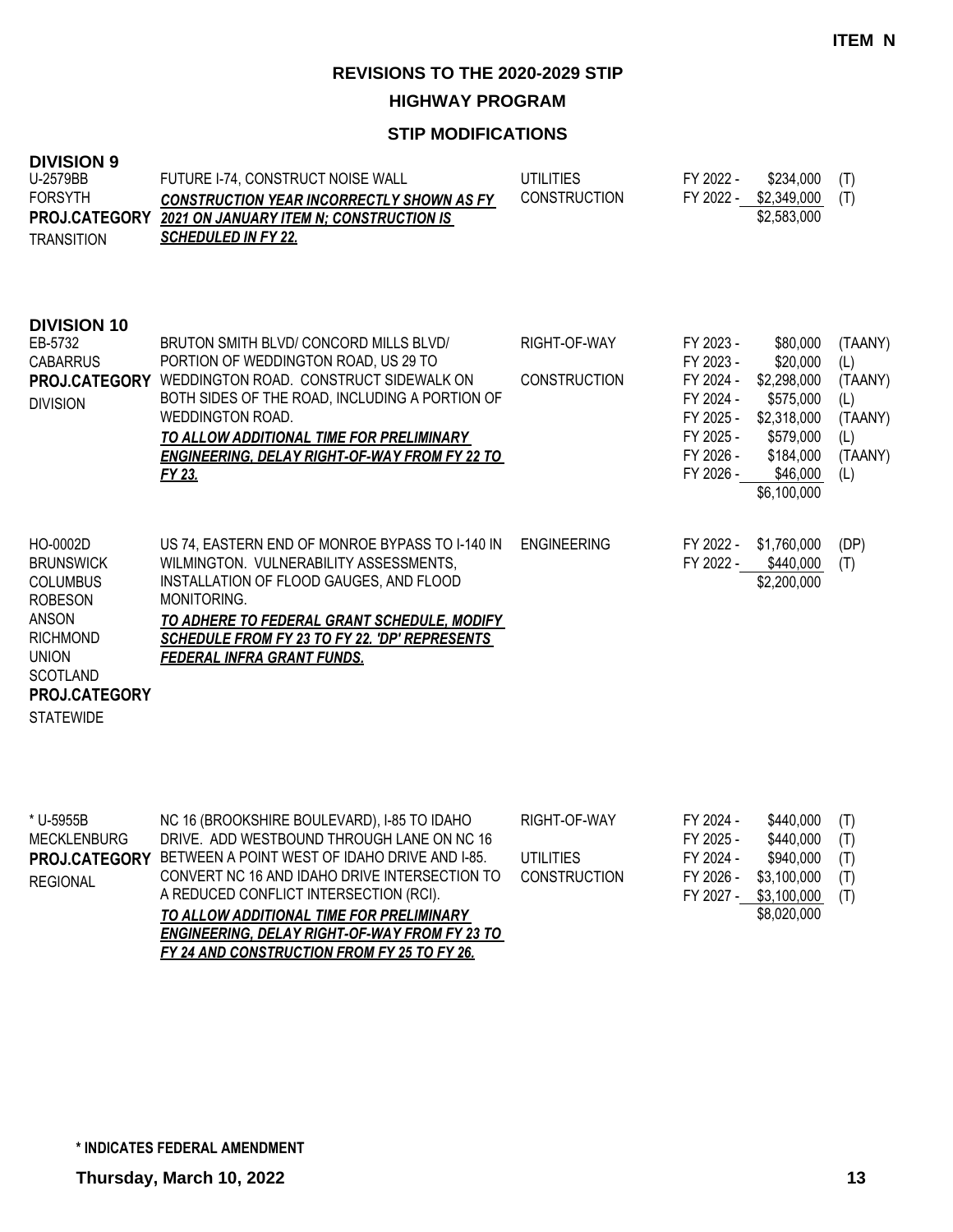**HIGHWAY PROGRAM**

| <b>DIVISION 11</b><br>R-5730<br><b>YADKIN</b><br><b>DIVISION</b>  | SR 1605 (OLD US 421), SR 1146 (SHACKTOWN ROAD)<br>TO SR 1711 (SPEER BRIDGE ROAD). CONSTRUCT NEW<br>PROJ.CATEGORY ROADWAY TO REALIGN SR 1605 WITH SR 1711 AND<br>CONSTRUCT A ROUNDABOUT AT THE INTERSECTION<br><b>WITH SR 1146.</b><br><b>MODIFY CONSTRUCTION FROM FY 23 TO FY 22 TO</b><br><b>REFLECT LATEST DELIVERY SCHEDULE.</b> | <b>CONSTRUCTION</b>                                     | FY 2022 -<br>FY 2023 -                           | \$1,671,000<br>\$379,000<br>\$2,050,000                                       | (T)<br>(T)                               |
|-------------------------------------------------------------------|-------------------------------------------------------------------------------------------------------------------------------------------------------------------------------------------------------------------------------------------------------------------------------------------------------------------------------------|---------------------------------------------------------|--------------------------------------------------|-------------------------------------------------------------------------------|------------------------------------------|
| <b>DIVISION 12</b><br>B-5846<br><b>IREDELL</b><br><b>DIVISION</b> | SR 1892 (JENNINGS ROAD), REPLACE BRIDGE 480189<br>OVER SOUTH YADKIN RIVER.<br>PROJ.CATEGORY ADD UTILITIES IN FY 22 NOT PREVIOUSLY<br>PROGRAMMED AT THE REQUEST OF THE DIVISION.                                                                                                                                                     | RIGHT-OF-WAY<br><b>UTILITIES</b><br><b>CONSTRUCTION</b> | FY 2022 -<br>FY 2022 -<br>FY 2023 -              | \$200,000<br>\$325,000<br>\$1,070,000<br>FY 2024 - \$2,230,000<br>\$3,825,000 | (BGOFF)<br>(BGOFF)<br>(BGOFF)<br>(BGOFF) |
| * C-5606A<br><b>GASTON</b><br><b>EXEMPT</b>                       | SR 2093 (BELLMONT MONUT HOLLY ROAD), EXISTING<br>SIDEWALK AT THE CIRCLE K GAS STATION NEAR<br>PROJ.CATEGORY BELMONT ABBEY COLLEGE TO THE EXISTING<br>SIDEWALK AT MARGARETTE AVENUE. CONSTRUCT<br>SIDEWALK.<br><b>SEGMENT PROJECT C-5606 INTO SEGMENTS A, B, D,</b><br>E. I. J. K. M NOT PREVIOUSLY SHOWN.                           | <b>CONSTRUCTION</b>                                     | FY 2022 -<br>FY 2022 -                           | \$102,000<br>\$25,000<br>\$127,000                                            | (CMAQ)<br>(L)                            |
| * C-5606B<br><b>GASTON</b><br><b>EXEMPT</b>                       | NC 161, CONSTRUCT SIDEWALK.<br><b>SEGMENT PROJECT C-5606 INTO SEGMENTS A, B, D,</b><br>PROJ.CATEGORY E. I. J. K. M NOT PREVIOUSLY SHOWN.                                                                                                                                                                                            | RIGHT-OF-WAY<br><b>CONSTRUCTION</b>                     | FY 2022 -<br>FY 2022 -<br>FY 2023 -<br>FY 2023 - | \$4,000<br>\$1,000<br>\$397,000<br>\$99,000<br>\$501,000                      | (CMAQ)<br>(L)<br>(CMAQ)<br>(L)           |
| * C-5606D<br><b>GASTON</b><br><b>EXEMPT</b>                       | US 321 BUSINESS, NC 275/279, CONSTRUCT<br>SIDEWALKS ALONG PORTIONS OF US 321 BUSINESS<br>PROJ.CATEGORY AND NC 275/279 NEAR GASTON COLLEGE, INCLUDING<br>A CROSSWALK ACROSS NC 275/279<br><b>SEGMENT PROJECT C-5606 INTO SEGMENTS A, B, D,</b><br>E. I. J. K. M NOT PREVIOUSLY SHOWN.                                                | <b>CONSTRUCTION</b>                                     | FY 2022 -<br>FY 2022 -                           | \$314,000<br>\$79,000<br>\$393,000                                            | (CMAQ)<br>(L)                            |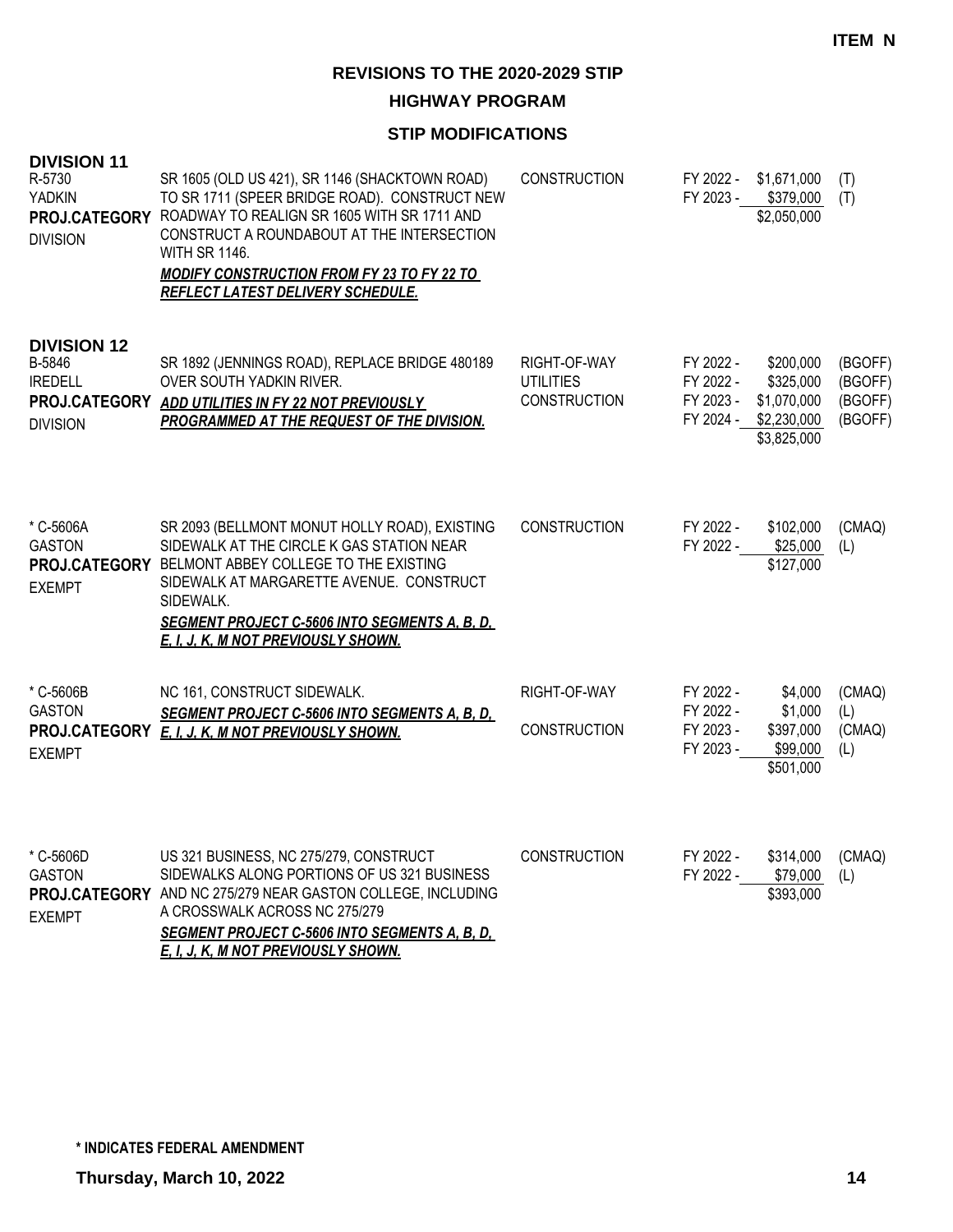**HIGHWAY PROGRAM**

| <b>DIVISION 12</b><br>* C-5606E<br><b>GASTON</b><br>PROJ.CATEGORY<br><b>EXEMPT</b> | NEW ROUTE, TECHNOLOGY PARK TO GASTON<br>COLLEGE. CONSTRUCT GREENWAY.<br><b>SEGMENT PROJECT C-5606 INTO SEGMENTS A, B, D,</b><br>E. I. J. K. M NOT PREVIOUSLY SHOWN.                               | <b>CONSTRUCTION</b>                                       | FY 2022 -<br>FY 2022 -                                                     | \$470,000<br>\$118,000<br>\$588,000                                                     | (CMAQ)<br>(L)                                   |
|------------------------------------------------------------------------------------|---------------------------------------------------------------------------------------------------------------------------------------------------------------------------------------------------|-----------------------------------------------------------|----------------------------------------------------------------------------|-----------------------------------------------------------------------------------------|-------------------------------------------------|
| * C-5606I<br><b>LINCOLN</b><br>PROJ.CATEGORY GAPS.<br><b>EXEMPT</b>                | NC 27, EXISTING SIDEWALKS ALONG NC 27 IN<br>LINCOLNTON CITY LIMITS. CONSTRUCT SIDEWALKS IN<br><u>SEGMENT PROJECT C-5606 INTO SEGMENTS A, B, D, </u><br><u>E. I. J. K. M NOT PREVIOUSLY SHOWN.</u> | <b>CONSTRUCTION</b>                                       | FY 2022 -<br>FY 2022 -<br>FY 2022 -                                        | \$125,000<br>\$250,000<br>\$31,000<br>\$406,000                                         | (CMAQ)<br>(S)<br>(L)                            |
| * C-5606J<br><b>GASTON</b><br>PROJ.CATEGORY<br><b>EXEMPT</b>                       | NEW ROUTE, CONSTRUCT POSTON PARK SIDEWALK<br>CONNECTOR.<br><b>SEGMENT PROJECT C-5606 INTO SEGMENTS A, B, D,</b><br>E. I. J. K. M NOT PREVIOUSLY SHOWN.                                            | <b>CONSTRUCTION</b>                                       | FY 2022 -<br>FY 2022 -                                                     | \$225,000<br>\$56,000<br>\$281,000                                                      | (CMAQ)<br>(L)                                   |
| * C-5606K<br><b>GASTON</b><br>PROJ.CATEGORY<br><b>EXEMPT</b>                       | NEW ROUTE, RANKIN LAKE TO TECH PARK<br>GREENWAY. CONSTRUCT GREENWAY.<br><b>SEGMENT PROJECT C-5606 INTO SEGMENTS A, B, D,</b><br><u>E, I, J, K, M NOT PREVIOUSLY SHOWN.</u>                        | RIGHT-OF-WAY<br><b>CONSTRUCTION</b>                       | FY 2023 -<br>FY 2023 -<br>FY 2023 -<br>FY 2023 -                           | \$12,000<br>\$3,000<br>\$525,000<br>\$131,000<br>\$671,000                              | (CMAQ)<br>(L)<br>(CMAQ)<br>(L)                  |
| * C-5606M<br><b>GASTON</b><br>PROJ.CATEGORY<br><b>EXEMPT</b>                       | NEAL HAWKINS ROAD, CONSTRUCT SIDEWALKS.<br><b>SEGMENT PROJECT C-5606 INTO SEGMENTS A, B, D,</b><br>E. I. J. K. M NOT PREVIOUSLY SHOWN.                                                            | <b>ENGINEERING</b><br>RIGHT-OF-WAY<br><b>CONSTRUCTION</b> | FY 2022 -<br>FY 2022 -<br>FY 2023 -<br>FY 2023 -<br>FY 2024 -<br>FY 2024 - | \$250,000<br>\$63,000<br>\$15,000<br>\$4,000<br>\$1,223,000<br>\$306,000<br>\$1,861,000 | (CMAQ)<br>(L)<br>(CMAQ)<br>(L)<br>(CMAQ)<br>(L) |
| * C-5624<br>CATAWBA<br>PROJ.CATEGORY<br><b>DIVISION</b>                            | CONOVER, CONSTRUCT 1ST STREET/US 70 BIKE AND<br>PEDESTRIAN IMPROVEMENTS.<br>TO ALLOW ADDITIONAL TIME FOR RIGHT-OF-WAY,<br><b>DELAY CONSTRUCTION FROM FY 23 TO FY 24.</b>                          | CONSTRUCTION                                              | FY 2024 -<br>FY 2024 -                                                     | \$2,123,000<br>\$531,000<br>\$2,654,000                                                 | (BGANY)<br>(L)                                  |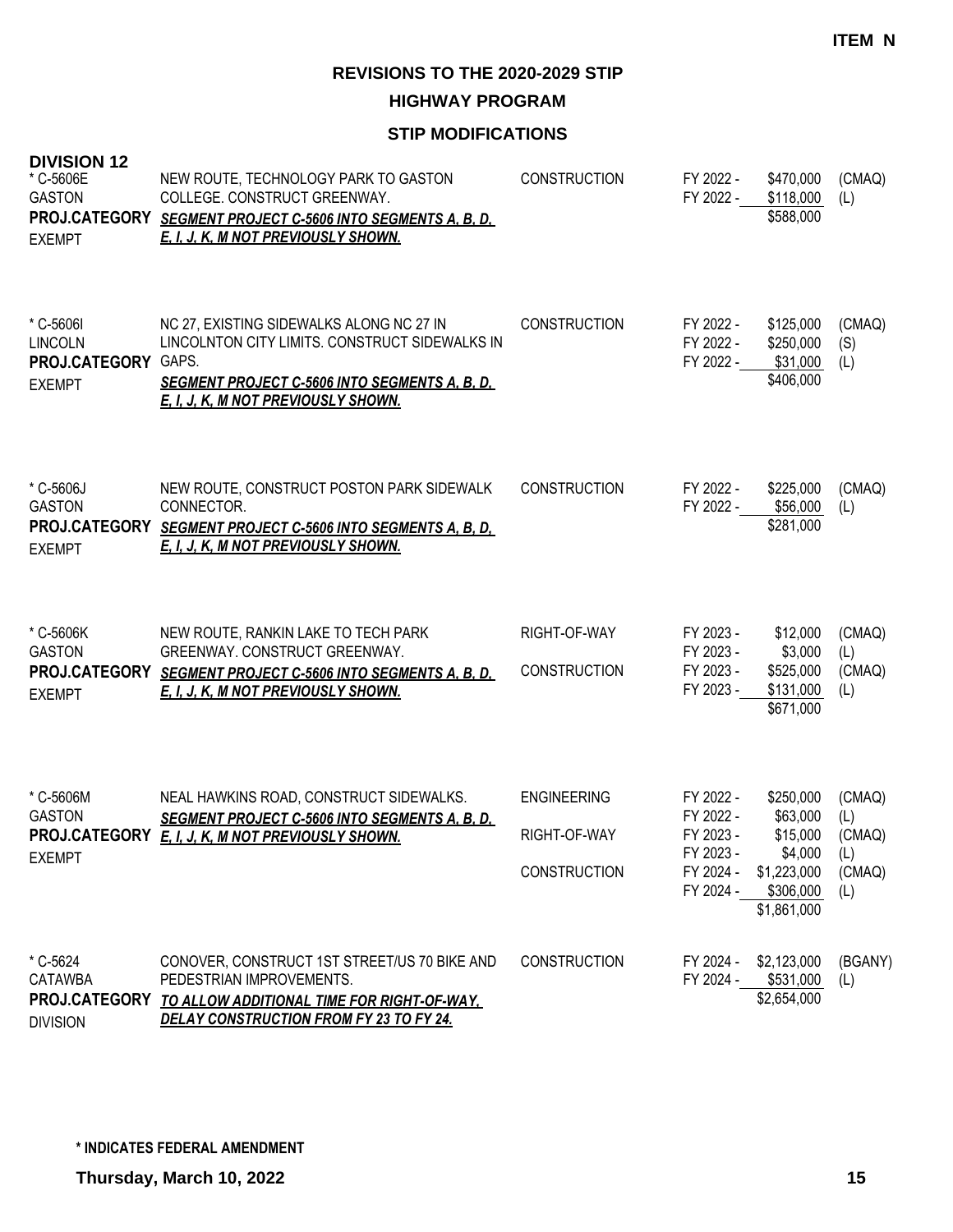**HIGHWAY PROGRAM**

| <b>DIVISION 12</b><br>EB-5531<br><b>GASTON</b><br>PROJ.CATEGORY<br><b>TRANSITION</b> | BESSEMER CITY, PHASE I: 12TH STREET, CHADWICK<br>COURT TO KAISER ROAD. PHASE II: YELLOW JACKET<br>LANE/BESS TOWN ROAD, 12TH STREET TO 14TH<br>STREET (NC 274). CONSTRUCT SIDEWALKS.<br>TO ALLOW ADDITIONAL TIME FOR PRELIMINARY<br><b>ENGINEERING, DELAY CONSTRUCTION FROM FY 21</b><br><b>TO FY 22.</b>                                          | CONSTRUCTION                                              | FY 2022 -                                                                                            | \$300,000<br>\$300,000                                                                                           | (BGANY)                                                                  |
|--------------------------------------------------------------------------------------|---------------------------------------------------------------------------------------------------------------------------------------------------------------------------------------------------------------------------------------------------------------------------------------------------------------------------------------------------|-----------------------------------------------------------|------------------------------------------------------------------------------------------------------|------------------------------------------------------------------------------------------------------------------|--------------------------------------------------------------------------|
| * EB-5743<br><b>GASTON</b><br>PROJ.CATEGORY<br><b>DIVISION</b>                       | NC 279 (SOUTH NEW HOPE ROAD), SR 2200<br>(ARMSTRONG PARK ROAD) TO SR 1255 (HUDSON<br>BOULEVARD). CONSTRUCT MISSING SIDEWALK ON<br>SOUTH SIDE OF NC 279.<br>ADD PRELIMINARY ENGINEERING NOT PREVIOUSLY<br><b>PROGRAMMED.</b>                                                                                                                       | <b>ENGINEERING</b><br><b>CONSTRUCTION</b>                 | FY 2022 -<br>FY 2022 -<br>FY 2024 -<br>FY 2024 -<br>FY 2025 -                                        | \$257,000<br>\$64,000<br>\$514,000<br>\$257,000<br>\$514,000<br>\$1,606,000                                      | (TA5200)<br>(L)<br>(TA5200)<br>(L)<br>(TA5200)                           |
| * EB-5745<br><b>GASTON</b><br>PROJ.CATEGORY<br><b>DIVISION</b>                       | SR 1255 (HUDSON BLVD) SR 2466 (REDBUD DR), SR<br>1255 (HUDSON BOULEVARD) FROM SR 2200 (GASTON<br>DAY SCHOOL ROAD) TO SR 2466 (REDBUD DRIVE). SR<br>2466 (REDBUD DRIVE) FROM SR 1255 (HUDSON<br>BOULEVARD) TO NC 279 (SOUTH NEW HOPE ROAD).<br>CONSTRUCT SIDEWALK ON ONE SIDE.<br>ADD PRELIMINARY ENGINEERING NOT PREVIOUSLY<br><u>PROGRAMMED.</u> | <b>ENGINEERING</b><br>RIGHT-OF-WAY<br><b>CONSTRUCTION</b> | FY 2022 -<br>FY 2022 -<br>FY 2022 -<br>FY 2022 -<br>FY 2024 -<br>FY 2024 -<br>FY 2025 -<br>FY 2025 - | \$246,000<br>\$62,000<br>\$108,000<br>\$27,000<br>\$254,000<br>\$63,000<br>\$730,000<br>\$183,000<br>\$1,673,000 | (TA5200)<br>(L)<br>(TA5200)<br>(L)<br>(TA5200)<br>(L)<br>(TA5200)<br>(L) |
| * EB-5748<br><b>GASTON</b><br>PROJ.CATEGORY<br><b>DIVISION</b>                       | BEATY ROAD, FERSTL AVENUE TO SMITH STREET.<br>CONSTRUCT SIDEWALK ON ONE SIDE.<br>ADD PRELIMINARY ENGINEERING NOT PREVIOUSLY<br><b>PROGRAMMED.</b>                                                                                                                                                                                                 | <b>ENGINEERING</b><br>CONSTRUCTION                        | FY 2022 -<br>FY 2022 -<br>FY 2022 -<br>FY 2022 -                                                     | \$81,000<br>\$20,000<br>\$324,000<br>\$81,000<br>\$506,000                                                       | (TA5200)<br>(L)<br>(TA5200)<br>(L)                                       |
| * EB-5768<br><b>GASTON</b><br><b>DIVISION</b>                                        | SOUTH MARIETTA STREET/ HILLTOP DRIVE, HUDSON<br>BOULEVARD TO CLYDE STREET. CONSTRUCT<br>PROJ.CATEGORY SIDEWALK ON ONE SIDE OF ROAD.<br>ADD PRELIMINARY ENGINEERING NOT PREVIOUSLY<br><b>PROGRAMMED.</b>                                                                                                                                           | <b>ENGINEERING</b><br>RIGHT-OF-WAY<br><b>CONSTRUCTION</b> | FY 2022 -<br>FY 2022 -<br>FY 2022 -<br>FY 2022 -<br>FY 2024 -<br>FY 2024 -                           | \$252,000 (TA5200)<br>\$63,000<br>\$48,000<br>\$12,000<br>\$1,008,000<br>\$252,000<br>\$1,635,000                | (L)<br>(TA5200)<br>(L)<br>(TA5200)<br>(L)                                |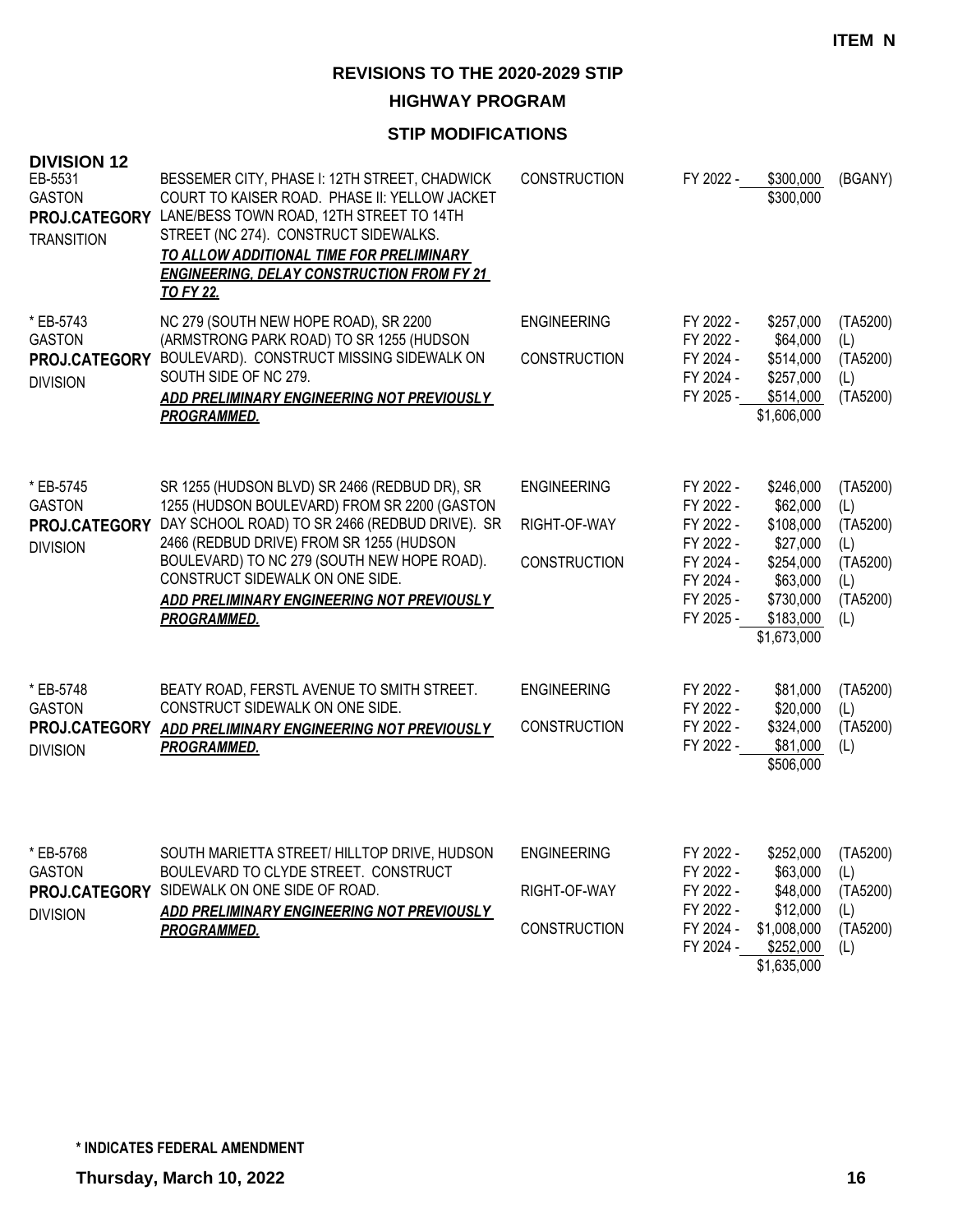**HIGHWAY PROGRAM**

| <b>DIVISION 12</b><br>EB-5818<br><b>IREDELL</b><br>PROJ.CATEGORY<br><b>DIVISION</b> | STATESVILLE, CONSTRUCT GREENWAY CONNECTOR<br>UNDER US 21 (TURNERSBURG HIGHWAY).<br>TO ALLOW ADDITIONAL TIME FOR PRELIMINARY<br><b>ENGINEERING, DELAY CONSTRUCTION FROM FY 21</b><br><b>TO FY 22.</b>                                                                                                                          | <b>CONSTRUCTION</b>                                       | FY 2022 -<br>FY 2022 -                                                     | \$1,200,000<br>\$470,000<br>\$1,670,000                                                | (BGDA)<br>(L)                                       |
|-------------------------------------------------------------------------------------|-------------------------------------------------------------------------------------------------------------------------------------------------------------------------------------------------------------------------------------------------------------------------------------------------------------------------------|-----------------------------------------------------------|----------------------------------------------------------------------------|----------------------------------------------------------------------------------------|-----------------------------------------------------|
| EB-5828<br><b>CATAWBA</b><br>PROJ.CATEGORY<br><b>DIVISION</b>                       | CLAREMONT, CENTENNIAL BOULEVARD, NORTH<br>OXFORD STREET TO NORTH LOOKOUT STREET.<br>CONSTRUCT SIDEWALK.<br>TO ALLOW ADDITIONAL TIME FOR PRELIMINARY<br><b>ENGINEERING, DELAY RIGHT-OF-WAY FROM FY 21 TO</b><br>FY 22, AND CONSTRUCTION FROM FY 22 TO FY 23.                                                                   | RIGHT-OF-WAY<br><b>CONSTRUCTION</b>                       | FY 2022 -<br>FY 2022 -<br>FY 2023 -<br>FY 2023 -                           | \$25,000<br>\$6,000<br>\$433,000<br>\$108,000<br>\$572,000                             | (BGDA)<br>(L)<br>(BGDA)<br>(L)                      |
| * EB-5912<br><b>GASTON</b><br><b>DIVISION</b>                                       | MOUNT HOLLY, SR 2044 (TUCKASEEGEE ROAD), NC<br>273 TO MARINA VILLAGE DRIVE. CONSTRUCT<br>PROJ.CATEGORY SIDEWALK AND PEDESTRIAN BRIDGE.<br>ADD PRELIMINARY ENGINEERING NOT PREVIOUSLY<br><b>PROGRAMMED.</b>                                                                                                                    | <b>ENGINEERING</b><br>RIGHT-OF-WAY<br><b>CONSTRUCTION</b> | FY 2022 -<br>FY 2022 -<br>FY 2022 -<br>FY 2022 -<br>FY 2024 -<br>FY 2024 - | \$230,000<br>\$58,000<br>\$96,000<br>\$24,000<br>\$920,000<br>\$230,000<br>\$1,558,000 | (TA5200)<br>(L)<br>(TAANY)<br>(L)<br>(TAANY)<br>(L) |
| * EB-5975<br><b>GASTON</b><br>PROJ.CATEGORY<br><b>DIVISION</b>                      | NC 279 (NEW HOPE ROAD), US 29/74 (FRANKLIN<br>BOULEVARD) TO HUNT AVENUE. CONSTRUCT<br>SIDEWALK ON EAST SIDE OF NC 279 (NEW HOPE<br>ROAD) FROM US 29/74 (FRANKLIN BOULEVARD) TO<br>COURT DRIVE AND WEST SIDE OF NC 279 FROM<br>COURT DRIVE TO HUNT AVENUE.<br>ADD PRELIMINARY ENGINEERING NOT PREVIOUSLY<br><b>PROGRAMMED.</b> | <b>ENGINEERING</b><br>CONSTRUCTION                        | FY 2022 -<br>FY 2022 -<br>FY 2024 -<br>FY 2024 -                           | \$413,000<br>\$103,000<br>\$1,652,000<br>\$413,000<br>\$2,581,000                      | (TA5200)<br>(L)<br>(TA5200)<br>(L)                  |
| * EB-5976<br><b>GASTON</b><br>PROJ.CATEGORY<br><b>DIVISION</b>                      | SR 2200 (COX ROAD), I-85 TO COURT DRIVE.<br>CONSTRUCT SIDEWALK ON BOTH SIDES OF SR 2200<br>(COX ROAD).<br>ADD PRELIMINARY ENGINEERING NOT PREVIOUSLY<br>PROGRAMMED.                                                                                                                                                           | <b>ENGINEERING</b><br><b>CONSTRUCTION</b>                 | FY 2022 -<br>FY 2022 -<br>FY 2024 -<br>FY 2024 -                           | \$280,000<br>\$70,000<br>\$1,120,000<br>\$280,000<br>\$1,750,000                       | (TA5200)<br>(L)<br>(TA5200)<br>(L)                  |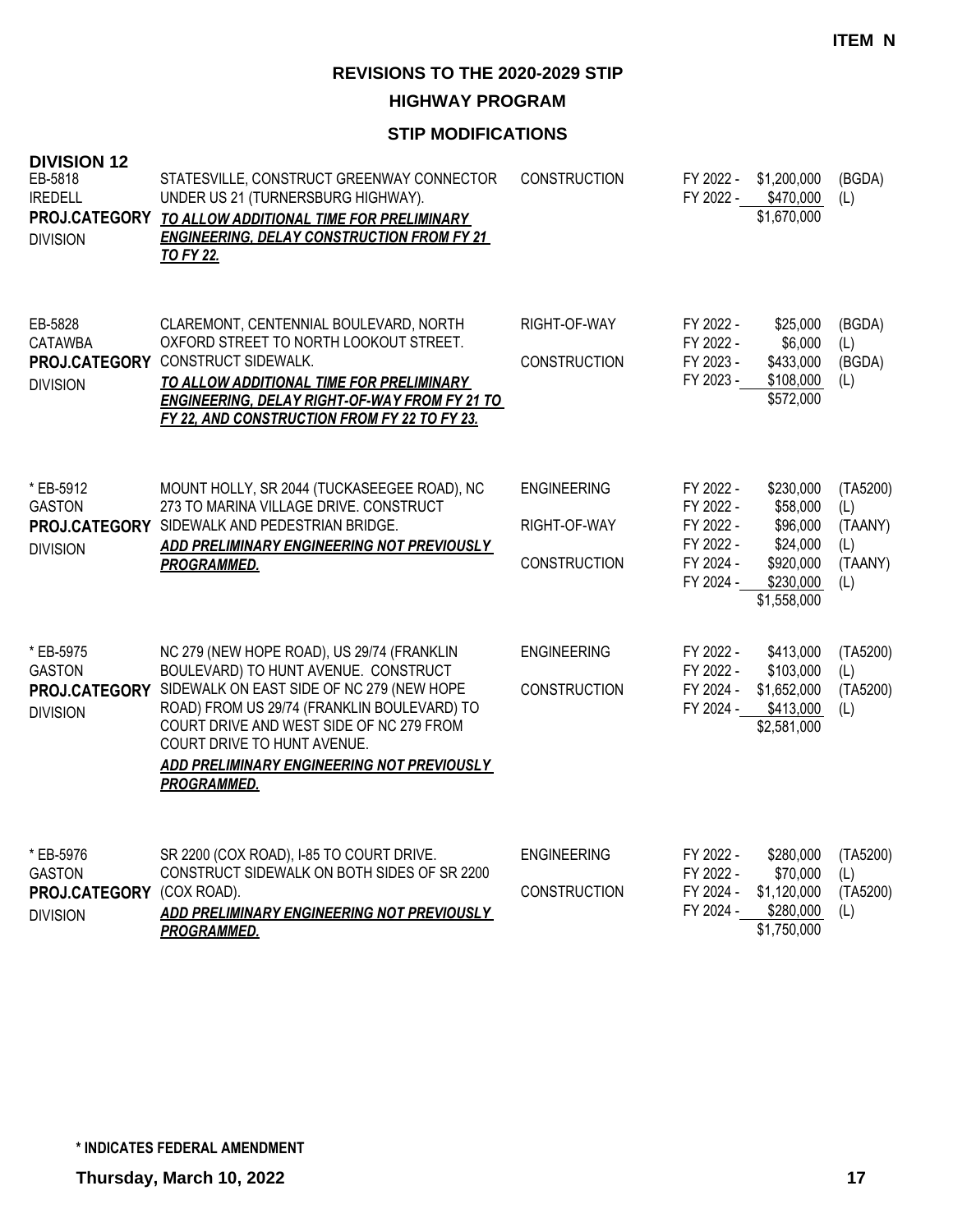**HIGHWAY PROGRAM**

| <b>DIVISION 12</b><br>U-6054<br><b>IREDELL</b><br><b>DIVISION</b>                      | STATESVILLE, CONSTRUCT BROOKDALE DRIVE-US 21<br>CONNECTOR.<br>PROJ.CATEGORY TO ALLOW ADDITIONAL TIME FOR RIGHT-OF-WAY<br><b>ACQUISITION, DELAY RIGHT-OF-WAY FROM FY 21 TO</b><br>FY 22, AND CONSTRUCTION FROM FY 22 TO FY 23.                                                                                                                                                                                                                 | RIGHT-OF-WAY<br><b>CONSTRUCTION</b>                       | FY 2022 -<br>FY 2022 -<br>FY 2023 -<br>FY 2023 -                                        | \$1,063,000<br>\$477,000<br>\$1,644,000<br>\$574,000<br>\$3,758,000                                                | (BGDA)<br>(L)<br>(BGANY)<br>(L)                              |
|----------------------------------------------------------------------------------------|-----------------------------------------------------------------------------------------------------------------------------------------------------------------------------------------------------------------------------------------------------------------------------------------------------------------------------------------------------------------------------------------------------------------------------------------------|-----------------------------------------------------------|-----------------------------------------------------------------------------------------|--------------------------------------------------------------------------------------------------------------------|--------------------------------------------------------------|
| U-6153<br><b>IREDELL</b><br><b>DIVISION</b>                                            | STATESVILLE, SR 1363 (BETHLEHEM ROAD).<br>RELOCATE ROADWAY ADJACENT TO STATESVILLE<br>PROJ.CATEGORY REGIONAL AIRPORT.<br>TO ALLOW ADDITIONAL TIME FOR RIGHT-OF-WAY<br><b>ACQUISITION, DELAY CONSTRUCTION FROM FY 22 TO</b><br>FY 23.                                                                                                                                                                                                          | <b>CONSTRUCTION</b>                                       | FY 2023 -<br>FY 2023 -                                                                  | \$1,049,000<br>\$2,550,000<br>FY 2024 - \$1,049,000<br>\$4,648,000                                                 | (T)<br>(0)<br>(T)                                            |
| <b>DIVISION 13</b><br>* HL-0014<br><b>BUNCOMBE</b><br><b>DIVISION</b>                  | SR 3214 (BILTMORE AVENUE), WHITE FAWN DRIVE<br>INTERSECTION. INSTALL A TRAFFIC SIGNAL AND<br>PROJ.CATEGORY CONSTRUCT PEDESTRIAN IMPROVEMENTS.<br>ADD RIGHT-OF-WAY NOT PREVIOUSLY PROGRAMMED<br><u>AT THE REQUEST OF THE DIVISION.</u>                                                                                                                                                                                                         | <b>ENGINEERING</b><br>RIGHT-OF-WAY<br><b>CONSTRUCTION</b> | FY 2022 -<br>FY 2022 -<br>FY 2022 -<br>FY 2022 -<br>FY 2022 -<br>FY 2023 -<br>FY 2023 - | \$28,000<br>\$32,000<br>\$15,000<br>\$20,000<br>\$5,000<br>\$272,000<br>\$68,000<br>\$440,000                      | (BGANY)<br>(BGDA)<br>(L)<br>(BGANY)<br>(L)<br>(BGANY)<br>(L) |
| <b>DIVISION 14</b><br>* B-6054B<br><b>HAYWOOD</b><br>PROJ.CATEGORY<br><b>STATEWIDE</b> | I-40, REPLACE BRIDGE 430159 OVER SR 1338 (WHITE<br>OAK ROAD).<br><b>REMOVE RIGHT-OF-WAY PREVIOUSLY PROGRAMMED</b><br><b>IN FY 22.</b>                                                                                                                                                                                                                                                                                                         | <b>UTILITIES</b><br><b>CONSTRUCTION</b>                   | FY 2022 -<br>FY 2022 -<br>FY 2023 -<br>FY 2024 -                                        | \$5,000<br>\$1,710,000<br>\$2,561,000<br>\$729,000<br>\$5,005,000                                                  | (T)<br>(T)<br>(T)<br>(T)                                     |
| <b>STATEWIDE</b><br>R-5753<br><b>STATEWIDE</b><br><b>EXEMPT</b>                        | VARIOUS, FEDERAL LANDS TRANSPORTATION<br>PROGRAM (FLTP) AND EMERGENCY RELIEF FOR<br>PROJ.CATEGORY FEDERALLY OWNED ROADS (ERFO). ROAD AND<br>BRIDGE IMPROVEMENTS TO BE CONSTRUCTED ON<br>TRANSPORTATION FACILITIES THAT ARE OWNED BY<br>THE FEDERAL GOVERNMENT THAT PROVIDE ACCESS<br>TO FEDERAL LANDS.<br>ADD FUNDING IN FY 23, FY 24, AND FY 25 NOT<br>PREVIOUSLY PROGRAMMED AT THE REQUEST OF<br><b>THE FEDERAL HIGHWAY ADMINISTRATION.</b> | <b>CONSTRUCTION</b>                                       |                                                                                         | FY 2022 - \$11,000,000<br>FY 2023 - \$11,200,000<br>FY 2024 - \$9,500,000<br>FY 2025 - \$1,000,000<br>\$32,700,000 | (FLTP)<br>(FLTP)<br>(FLTP)<br>(FLTP)                         |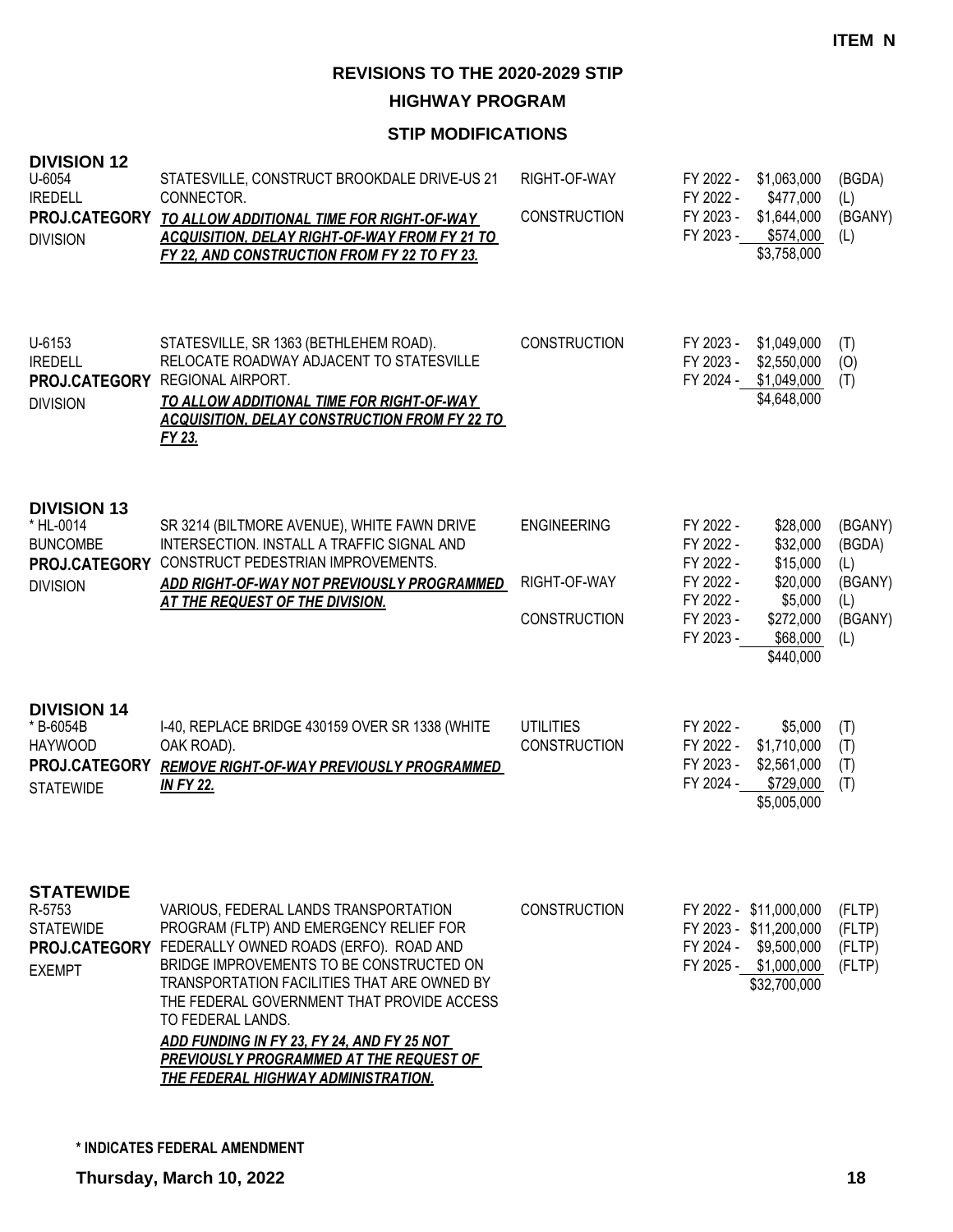**HIGHWAY PROGRAM**

#### **STIP DELETIONS**

| <b>DIVISION 2</b><br>* B-4603<br><b>PITT</b><br>PROJ.CATEGORY<br><b>DIVISION</b>      | SR 1715 (JACK JONES ROAD), REPLACE BRIDGE<br>730029 OVER FORK SWAMP.<br>DELETE. PROJECT TO BE DELIVERED USING<br><b>HIGHWAY BRIDGE FUNDS.</b>                                                   | RIGHT-OF-WAY<br><b>CONSTRUCTION</b>                     | FY 2022 -<br>FY 2023 -                                        | \$90,000<br>\$900,000<br>\$990,000                                              | (BGOFF)<br>(BGOFF)                                  |
|---------------------------------------------------------------------------------------|-------------------------------------------------------------------------------------------------------------------------------------------------------------------------------------------------|---------------------------------------------------------|---------------------------------------------------------------|---------------------------------------------------------------------------------|-----------------------------------------------------|
| <b>DIVISION 6</b><br>HB-0011<br><b>COLUMBUS</b><br>PROJ.CATEGORY<br><b>DIVISION</b>   | SR 1928 (DOCK ROAD), REPLACE BRIDGE 230026 OVER<br><b>GUM SWAMP.</b><br>DELETE. PROJECT TO BE DELIVERED USING<br><u>HIGHWAY BRIDGE FUNDS.</u>                                                   | RIGHT-OF-WAY<br><b>CONSTRUCTION</b>                     | FY 2025 -<br>FY 2026 -                                        | \$220,000<br>\$2,200,000<br>\$2,420,000                                         | (BGOFF)<br>(BGOFF)                                  |
| HB-0012<br><b>COLUMBUS</b><br>PROJ.CATEGORY<br><b>DIVISION</b>                        | SR 1928 (DOCK ROAD), REPLACE BRIDGE 230032 OVER<br>WACCAMAW RIVER OVERFLOW.<br>DELETE. PROJECT TO BE DELIVERED USING<br><b>HIGHWAY BRIDGE FUNDS.</b>                                            | RIGHT-OF-WAY<br><b>CONSTRUCTION</b>                     | FY 2025 -<br>FY 2026 -                                        | \$160,000<br>\$1,600,000<br>\$1,760,000                                         | (BGOFF)<br>(BGOFF)                                  |
| HB-0013<br><b>COLUMBUS</b><br>PROJ.CATEGORY<br><b>DIVISION</b>                        | SR 1928 (DOCK ROAD), REPLACE CULVERT BP-024-<br>2270.<br>DELETE. PROJECT TO BE DELIVERED USING<br><b>HIGHWAY BRIDGE FUNDS.</b>                                                                  | RIGHT-OF-WAY<br><b>CONSTRUCTION</b>                     | FY 2025 -<br>FY 2026 -                                        | \$200,000<br>\$2,000,000<br>\$2,200,000                                         | (BGOFF)<br>(BGOFF)                                  |
| HB-0014<br><b>COLUMBUS</b><br>PROJ.CATEGORY<br><b>DIVISION</b>                        | SR 1928 (DOCK ROAD), REPLACE BRIDGE 230033 OVER<br>JUNIPER CREEK.<br>DELETE. PROJECT TO BE DELIVERED USING<br><b>HIGHWAY BRIDGE FUNDS.</b>                                                      | RIGHT-OF-WAY<br><b>CONSTRUCTION</b>                     | FY 2025 -<br>FY 2026 -                                        | \$180,000<br>\$1,800,000<br>\$1,980,000                                         | (BGOFF)<br>(BGOFF)                                  |
| <b>DIVISION 13</b><br>* B-5992<br><b>BUNCOMBE</b><br>PROJ.CATEGORY<br><b>DIVISION</b> | SR 1620 (FLETCHER MARTIN ROAD), REPLACE BRIDGE<br>100007 OVER FRENCH BROAD RIVER AND SOUTHERN<br>RAILROAD.<br><b>REMOVE PROJECT AT THE REQUEST OF THE</b><br><b>STRUCTURES MANAGEMENT UNIT.</b> | RIGHT-OF-WAY<br><b>UTILITIES</b><br><b>CONSTRUCTION</b> | FY 2022 -<br>FY 2022 -<br>FY 2024 -<br>FY 2025 -<br>FY 2026 - | \$67,000<br>\$543,000<br>\$3,462,000<br>\$3,417,000<br>\$622,000<br>\$8,111,000 | (BGOFF)<br>(BGOFF)<br>(BGOFF)<br>(BGOFF)<br>(BGOFF) |